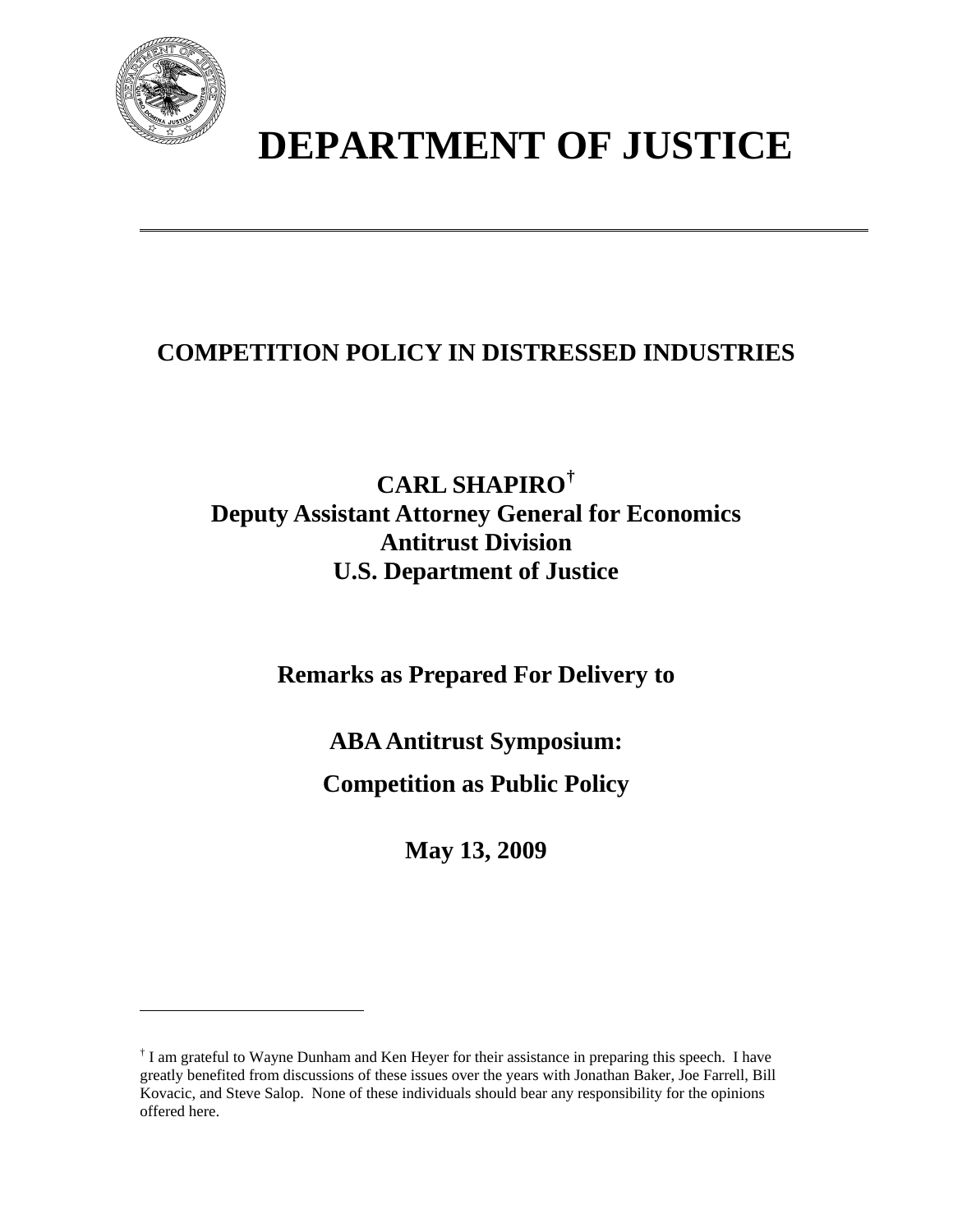### **1. Introduction**

 $\overline{a}$ 

I am delighted to have the opportunity to speak at the American Bar Association's Antitrust Symposium on Competition as Public Policy. In sponsoring this symposium, the ABA Antitrust Section indicates that "capitalism as we know it is under attack" and worries that "heavier government regulation is being touted as the solution." Tomorrow we will continue our discussion of the central question posed in this symposium: "whether competition will continue to serve as the foundation for economic policy and legislation."

This is no small question in these difficult economic times. But it is one I am eager to address here, in my first speech since rejoining the Antitrust Division as Deputy Assistant Attorney General for Economics. The Antitrust Division's short answer is this: keeping markets competitive is no less important during times of economic hardship than during normal times.

As we map the course ahead for regulatory reform and competition policy, the first step is to diagnose the public policy failures that *caused* the current crisis so we can correct past errors and avoid repeating them. In this regard, it seems clear to me that the crisis in the financial sector primarily reflects a failure of government *regulation*, not any underlying failure in the ability of well-regulated competitive markets to serve consumers and promote economic growth.

Many vigorous supporters of free market capitalism have had their faith shaken in the past year. In testimony before Congress last Fall, Alan Greenspan, former Chairman of the Federal Reserve, confessed that he was "shocked" to have "found a flaw" in the model underlying his free market ideology.<sup>[1](#page-1-0)</sup> Even more recently,

<span id="page-1-0"></span><sup>&</sup>lt;sup>1</sup> Testimony of Alan Greenspan before the House Committee on Oversight and Government Reform, October 23, 2008. Greenspan testified that "yes, I found a flaw, I don't know how significant or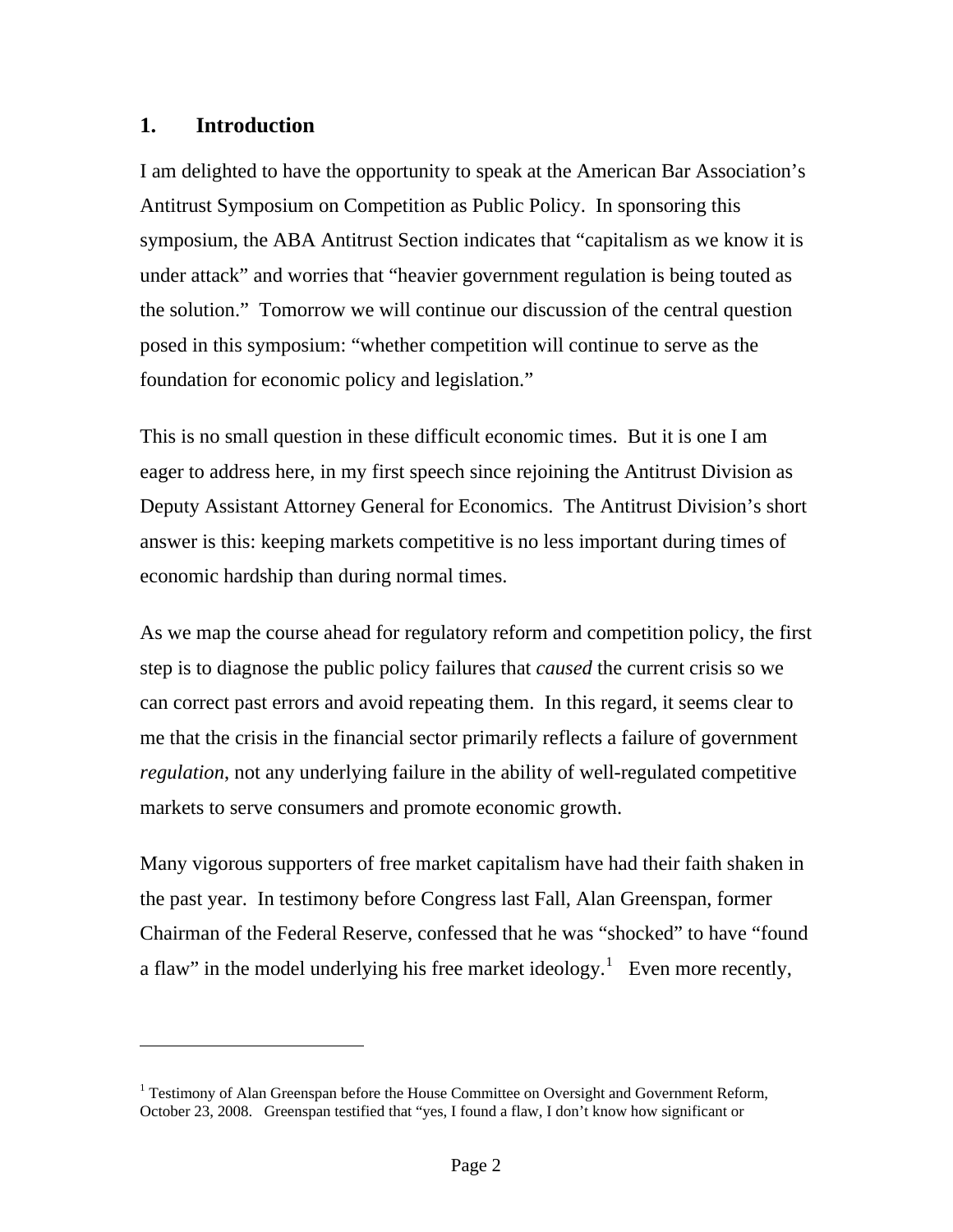Richard Posner has published a book entitled "A Failure of Capitalism: The Crisis of '08 and the Descent into Depression." Need I say more?

While the current crisis has caused many to lose faith in the market, that is not at all my reaction. As an industrial organization economist who has devoted much of his research career to studying the interaction between government and business, I regret to say that the recent problems in the financial sector do not fundamentally surprise me. One hundred years ago, food safety regulation was put into place in response to problems with the food supply that the unfettered market was not able to solve. Forty years ago, environmental regulations were put in place in response to problems with air and water pollution that the unfettered market was not able to solve. And, of course, we have had a heavy overlay of financial regulations going back at least to the Great Depression, again in response to a crisis that the unfettered market was not able to solve, and arguably exacerbated.

Nor does the current crisis call into question the basic utility of neoclassical microeconomics for understanding how firms behave and how markets perform. In particular, notwithstanding great advances in the field of behavioral economics, I have seen nothing in the past year that would cause me to depart from the tried and true working assumption in antitrust economics that for-profit firms generally seek to maximize profits and that this quest usually benefits the public in a myriad of ways. Adam Smith's teaching in this respect remains as valid as ever. But I hasten to add that this does not by any means imply profit-maximizing firms are *always* acting in the public interest, Adam Smith's famous invisible hand notwithstanding. Indeed, much of industrial organization economics involves the study of markets in which firms have market power, where Adam Smith understood full well that business interests often depart from those of the public.

permanent it is, but I have been very distressed by that fact." See Edmund Andrews, "Greenspan Concedes Error on Regulation," *New York Times*, October 23, 2008.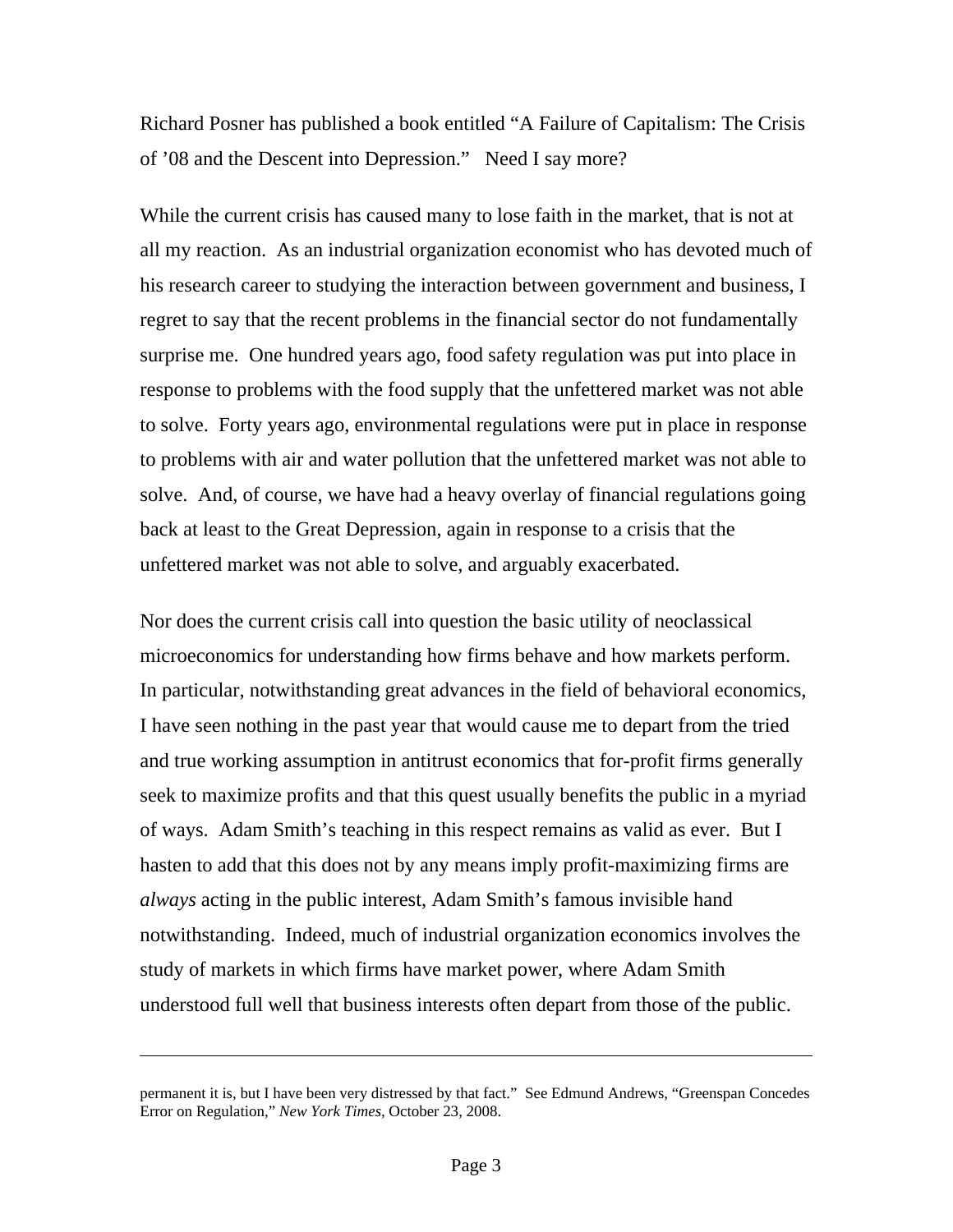Recall his famous statement: "People of the same trade seldom meet together, even for merriment and diversion, but the conversation ends in a conspiracy against the public, or in some contrivance to raise prices."<sup>[2](#page-3-0)</sup>

As my mentor, Nobel laureate Joseph Stiglitz, is fond of saying, the Fundamental Theorem of Welfare Economics, which establishes conditions under which free markets lead to efficient outcomes, only applies under extremely restrictive conditions that are never even approximated in the real world. As we teach every first-year Ph.D. student in economics, there are three main reasons why markets fail to achieve efficiency (much less equity): externalities and public goods (such as pollution and climate change), imperfect information (which underlies the need for health and safety and financial regulations), and market power.

Which brings us to antitrust. Antitrust policy and enforcement is sometimes described as a form of "government regulation." But it is a fundamentally different exercise.<sup>[3](#page-3-1)</sup> Unlike health and safety, environmental, and financial regulation, antitrust enforcement is *not* about steering the market in any particular direction other than the direction indicated by consumer preferences. The goal of antitrust is to ensure that firms compete to serve the needs of consumers, as reflected by their market demand for goods and services, even when vigorous competition is contrary to the interests of powerful and entrenched suppliers. In terms of the classic categories of market failure from the Fundamental Theorem of Welfare Economics, most regulations – including environmental regulations, health and safety regulations, and consumer protection regulations – primarily address

<span id="page-3-0"></span> $2<sup>2</sup>$  The Antitrust Division is dedicated to disproving the sentence immediately following this famous one by Adam Smith: "It is impossible indeed to prevent such meetings by any law which either could be executed, or would be consistent with liberty and justice."

<span id="page-3-1"></span><sup>&</sup>lt;sup>3</sup> Mark Whitener puts this nicely in his introduction, "A Crisis of Confidence," to the cover stories on "Antitrust and the Economic Crisis" in the Spring 2009 issue of *Antitrust*: "If antitrust is viewed as just another form of regulation, we risk replacing antitrust's analytical moorings with a series of *ad hoc* judgments by regulators."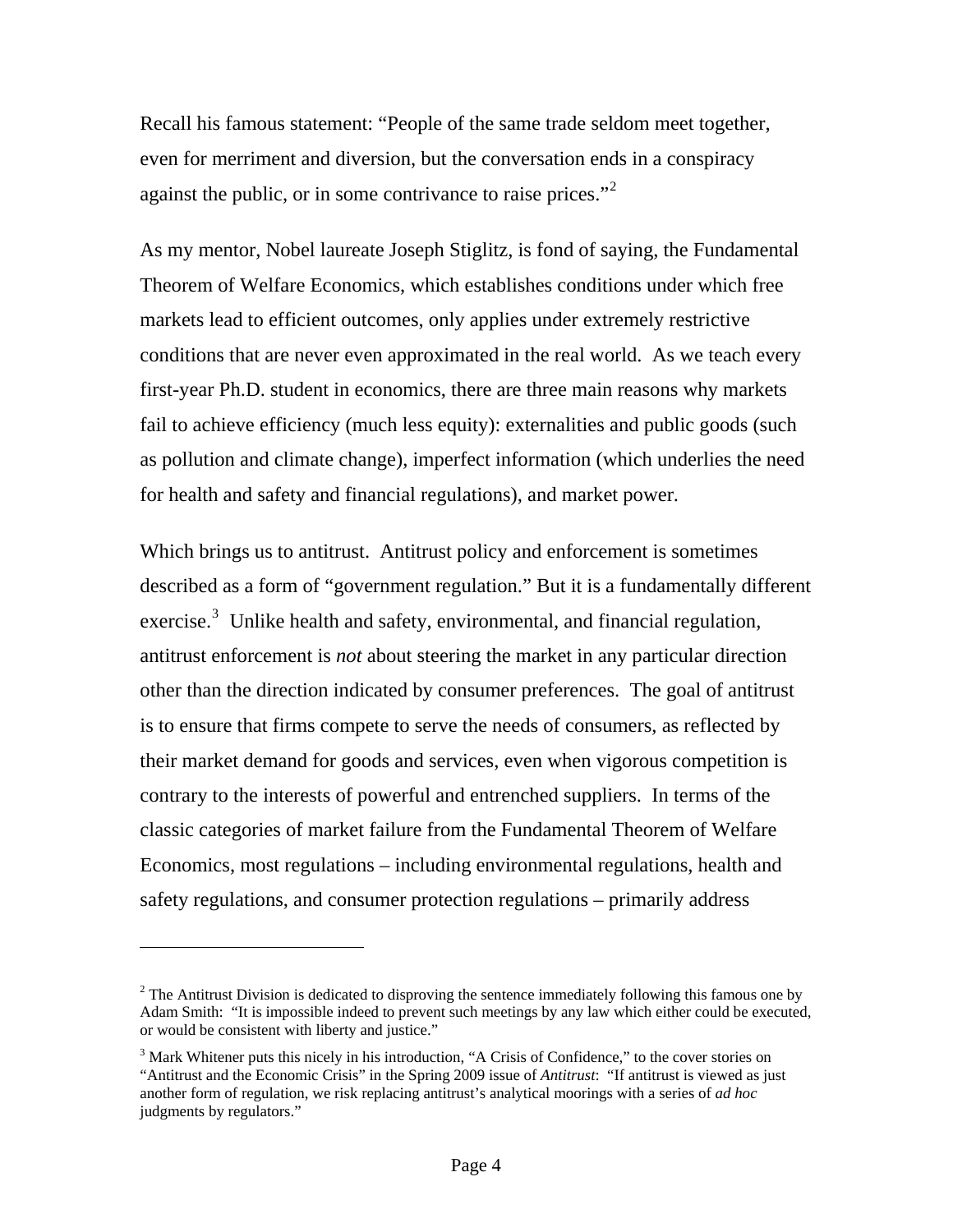problems of externalities, public goods, and imperfect information. Competition policy primarily addresses the problem of market power.<sup>[4](#page-4-0)</sup>

While antitrust analysis needs to take account of all applicable regulations, it unabashedly embraces the virtues of competition as a method of allocating resources, given those regulations. The current crisis provides no basis for wavering from this core principle, which has enjoyed bipartisan support since the Sherman Act was passed in 1890. Happily, unlike during the Great Depression (see below), there have been no calls of late for the wholesale abandonment of antitrust principles.

But the current crisis *does* force us to reconsider how competition policy should be fashioned during a time of economic distress. I use the term "competition policy" broadly, encompassing competition advocacy as well as enforcement of the antitrust laws. As Assistant Attorney General Varney stated in her speech earlier this week:

The Obama Administration has pledged broad reforms across numerous industries, including banking, healthcare, energy, telecommunications, and transportation. The Antitrust Division will need to contribute our experience and expertise to these reform efforts. Indeed, part of our efforts will be to foster inter-agency discussions regarding the competition-related issues posed by existing and proposed regulations and policies, and to play an active role in competition advocacy.<sup>[5](#page-4-1)</sup>

The Antitrust Division will be playing an active role to ensure that government policies do not unnecessarily create or enhance market power and that they harness the beneficial power of competition wherever possible.

<span id="page-4-0"></span><sup>&</sup>lt;sup>4</sup> In some situations, market power can itself result from imperfect information.

<span id="page-4-1"></span><sup>&</sup>lt;sup>5</sup> "Vigorous Antitrust Enforcement in this Challenging Era," Christine Varney, Assistant Attorney General for Antitrust, Remarks as Prepared for the Center for American Progress, May 11, 2009, available at <http://www.usdoj.gov/atr/public/speeches/245711.htm>.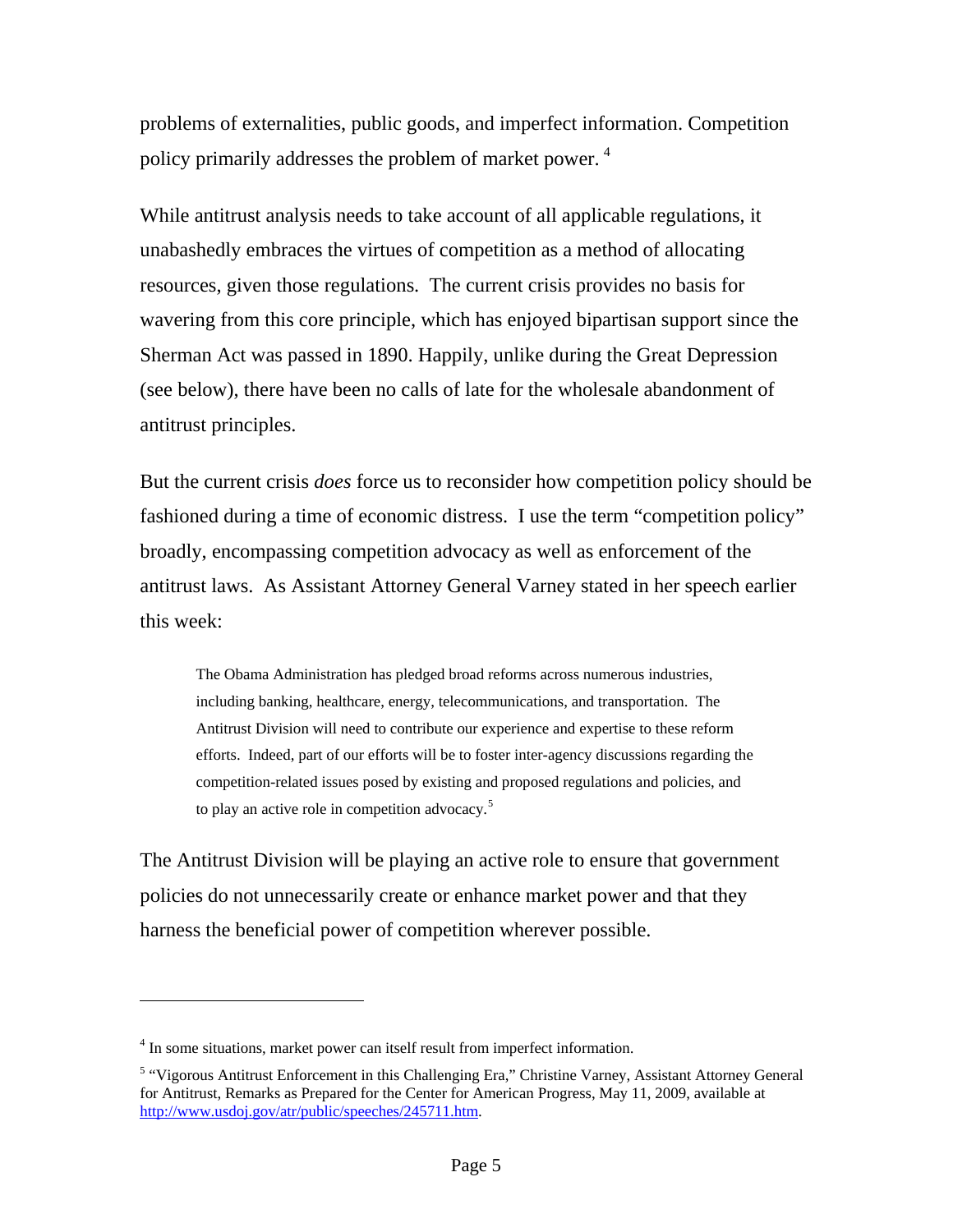The remainder of my remarks are devoted to the narrower but very important question of how best to enforce the antitrust laws in distressed industries and as they impact financially weak companies in any industry. Antitrust analysis must always reflect market realities, including financial distress at the industry and/or firm level. Macroeconomic conditions are also relevant, but only inasmuch as they affect the specific industries or firms being studied in predictable ways.

# **2. Lessons from the Great Depression[6](#page-5-0)**

 $\overline{a}$ 

History teaches us that suppliers, hurting during a sharp economic downturn, will look for ways to avoid competing and thereby trim their losses or boost their profits. In this quest, they are likely to find some sympathetic ears in high places.<sup>[7](#page-5-1)</sup> Teddy Roosevelt was a vigorous trustbuster until the Panic of 1907, when he pressured his Attorney General not to challenge U.S. Steel's acquisition of a rival but potentially failing steel firm. This acquisition might have passed muster under something like the modern standard for the failing firm defense, but broader economic and political concerns were evidently at work.<sup>[8](#page-5-2)</sup>

<span id="page-5-0"></span><sup>6</sup> The essential reading on this topic is Ellis Hawley's classic book, *The New Deal and the Problem of Monopoly: A Study in Economic Ambivalence*, Princeton University Press, 1966. Many of the historical observations I make below regarding the Great Depression come from Hawley. For a recent discussion focused on antitrust, see John Harkrider, "Lessons from the Great Depression," *Antitrust*, 23(2), 6-11 (2009).

<span id="page-5-1"></span><sup>&</sup>lt;sup>7</sup> Dan Crane takes a rather gloomy view of competition policy during times of crisis: "In the almost 120year history of the Sherman Act, no political administration has reacted to a crisis by calling for more vigorous enforcement of the antitrust laws. To the contrary, administrations of both parties have responded to crises—both martial and economic—by explicitly or implicitly pulling back on antitrust enforcement. Industrialists have used crises as opportunities to deepen their grip on markets." See Dan Crane, "Antitrust Enforcement During Times of National Crisis," *Global Competition Policy*, December 2008, p.4. Perhaps some comfort can be taken by noting that much of Crane's discussion relates to reduced antitrust enforcement during times of war rather than economic distress.

<span id="page-5-2"></span><sup>8</sup> Crane, op. cit., p. 5, gives a brief description of this historical episode, citing Ron Chernow, *The House of Morgan*, 1990, and Edmond Morris, *Theodore Rex*, 2001.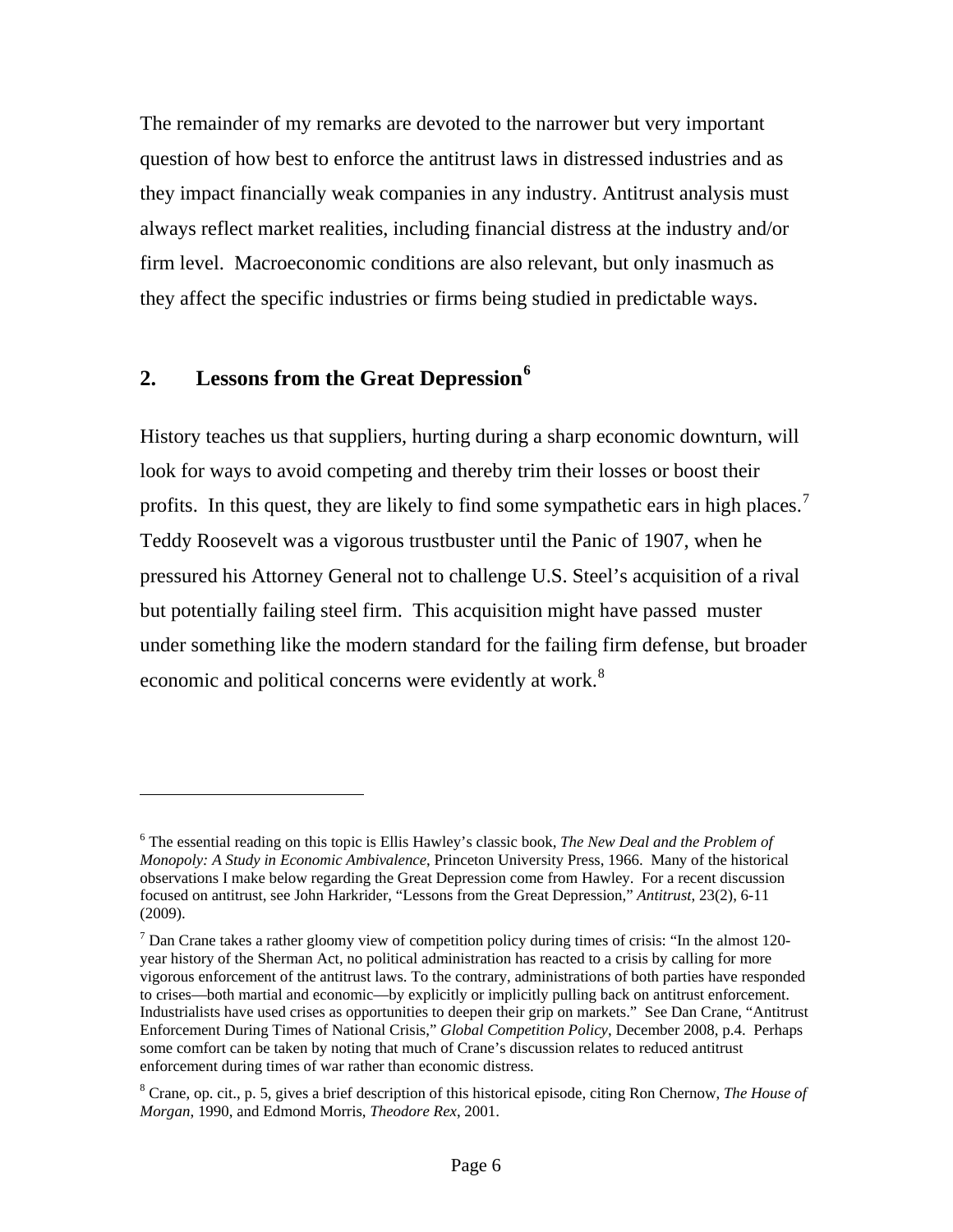We can learn a great deal about competition policy during tough times by studying competition and industrial policy during the Great Depression.<sup>[9](#page-6-0)</sup> While the federal government was not an enthusiastic trustbuster during the 1920s, the advent of the Great Depression made the Hoover administration even less interested in enforcing the antitrust laws, although to Hoover's credit he did at least resist the calls for a wholesale repeal of the antitrust laws.<sup>[10](#page-6-1)</sup> As Secretary of Commerce, and later as President during the worsening depression, Herbert Hoover "urged businesses to cooperate through trade associations to exchange information and curb the wasteful features of competition."[11](#page-6-2)

When Franklin Roosevelt took office in 1933, he put into place officials who were openly hostile to industrial competition.<sup>[12](#page-6-3)</sup> On June 16, 1933, Roosevelt signed into law the National Industrial Recovery Act (NIRA), which Ellis Hawley (1966) describes in his Chapter 3 as "The Triumph of Industrial Self-Government." This act created the National Recovery Administration (NRA), which helped industries create and enforce so-called industry codes.<sup>[13](#page-6-4)</sup> These were effectively industry

<span id="page-6-0"></span> $9$  I focus here on the U.S. experience during the Great Depression. Similar lessons can be learned from the much more recent experience of Japan during its "lost decade." Porter and Sakikibara conclude that weak competition policy in Japan contributed to Japan's sluggish economic growth in recent years, stating: "While competition has long been vigorous in many Japanese industries and has been noticeably opened in the last decade, serious distortions and impediments to competition remain. Until Japan addresses these issues more frontally, the period of Japanese economic stagnation will be unnecessarily protracted." Michael Porter and Mariko Sakikibara, "Competition in Japan," *Journal of Economic Perspectives*, 18(1), 27-50 (2004), p. 47.

<span id="page-6-1"></span><sup>&</sup>lt;sup>10</sup> Ellis Hawley, "Herbert Hoover and the Sherman Act, 1921-1933: An Early Phase of a Continuing Issue," 74 *Iowa Law Review* 1067-1068 (1989).

<span id="page-6-2"></span><sup>&</sup>lt;sup>11</sup> William Kovacic and Carl Shapiro, "Antitrust Policy: A Century of Economic and Legal Thinking," *Journal of Economic Perspectives*, 14(1), (2000), p. 46, citing Ellis Hawley, "Herbert Hoover, the Commerce Secretariat, and the Vision of an 'Associative State,' 1921–1928." *Journal of American History*. June, 61, pp. 116–40 (1974).

<span id="page-6-3"></span><sup>&</sup>lt;sup>12</sup> See, generally, Hawley (1966), op. cit. See also Spencer Waller, "The Antitrust Legacy of Thurman Arnold." *St. John's Law Review*, 78: 569-613, (2004), especially at p. 571, footnote 10.

<span id="page-6-4"></span> $<sup>13</sup>$  As Hawley explains, many of the ideas underlying the NRA came from "industrialists and pro-business"</sup> planners, men who drew their ideas from the war experience or the Associational Activities of the nineteen twenties, and who felt that an enlightened business leadership, operating through self-governing trade associations, should make most of the decisions. The depression, so some of these business planners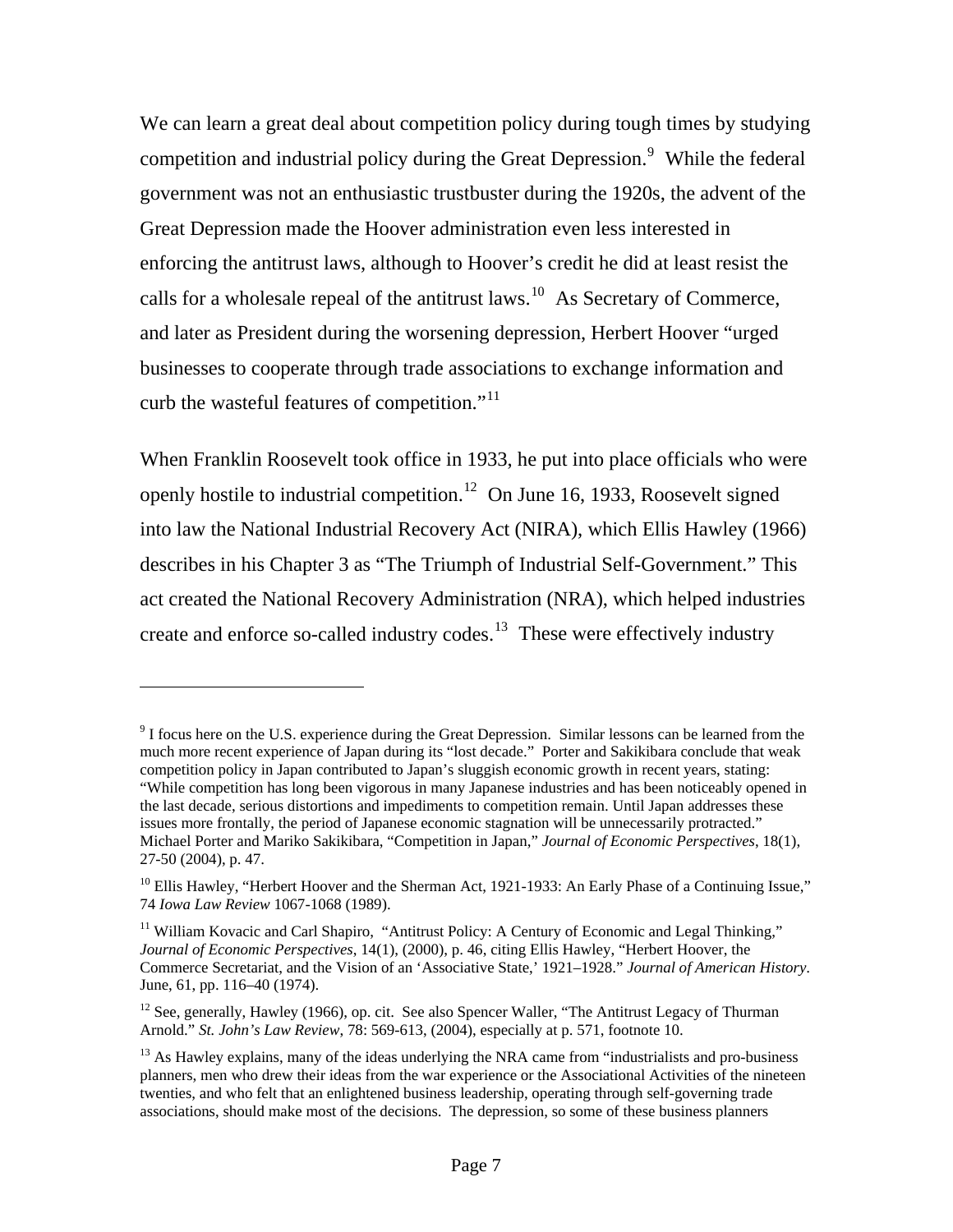agreements to limit price competition and restrict production, investment in plant and equipment, and the workweek. The *quid pro quo* was that part of the resulting higher profits would be shared with labor through higher wages: the NIRA provided antitrust exemptions to industries that accepted collective bargaining with labor unions. Indeed, shocking though it may seem today, the newly created Antirust Division at the Department of Justice was involved in enforcing these collusive agreements.<sup>[14](#page-7-0)</sup> During the same time period, the Supreme Court, greatly influenced by the grim economic times, significantly weakened the Sherman Act's prohibition on agreements in restraint of trade.<sup>[15](#page-7-1)</sup>

The danger of having the government organize the economy into cartels did not go unnoticed. Chapter 4, "The Association Idea in Retreat," in Hawley (1966) describes how consumer groups and "antitrusters" fought many of the provisions of the NIRA, initially in vain. In 1936, the highly distinguished economist Harold Hotelling, whose work is fundamental to the theory of unilateral effects now commonly used in merger analysis, outlined the pernicious effects of cartelization throughout the broader economy. Hotelling's perspective is nicely reflected in the title of his article: "Curtailing Production is Anti-Social." Responding to a government decision to allow a domestic oil cartel to form, Hotelling wrote:

[T]he government assisted the oil companies in their successful attempt to curtail the flow of oil and the output of refined products, with the consequence that motorists must drive fewer miles and pay more for their gasoline. Not only has the reduction in output resulted in much loss of employment for labor in the oil fields and refineries, and the

argued, was due mostly to irresponsible 'chiseling' and 'cutthroat competition'; and the government, if it wanted to bring about recovery, should help 'responsible and enlightened businessmen' to force the 'chislers' in line." Hawley, op. cit., p. 13-14. General Hugh Johnson, who was selected to head the NRA, came from this camp. "Johnson, after all, was familiar with the operations of the War Industries Board, the only comparable project that could serve as a precedent. The depression had strengthened his conviction that unregulated competition led to disaster." Hawley, op. cit., p. 23.

<span id="page-7-0"></span> $14$  Waller, op. cit., pp. 572–73.

<span id="page-7-1"></span><sup>15</sup> *Appalachian Coals v. U.S*., 288 U.S. 344 (1933).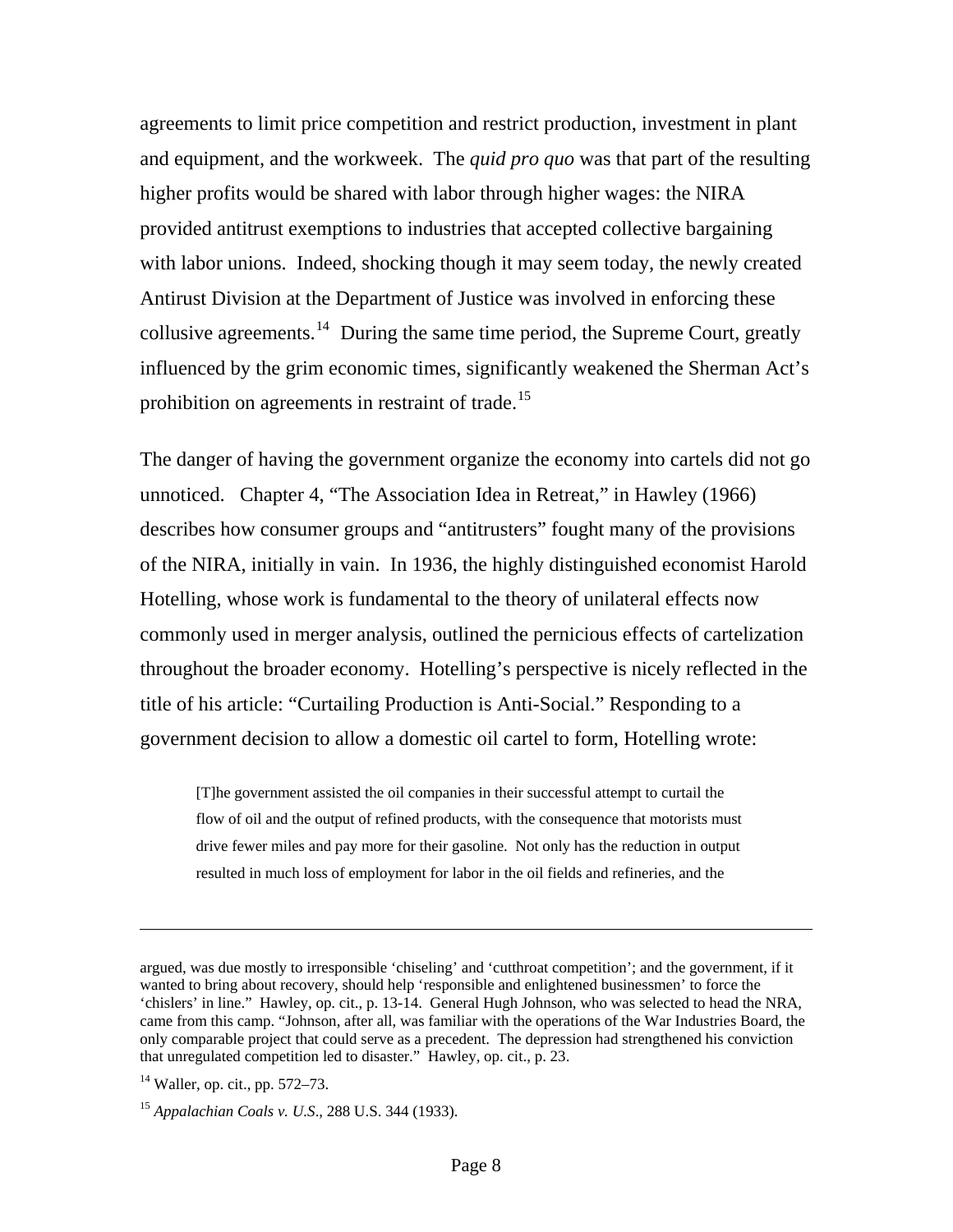closing of many services stations which formerly prospered along the highways … but since less gasoline means less driving, production control measures cannot but diminish the use  $[of]$  motor vehicles.<sup>[16](#page-8-0)</sup>

Hotelling's unheeded warning proved prescient. Some of the most influential work on the Great Depression has been done by my Berkeley colleague Christina Romer, who is now serving as Chair of the President's Council of Economic Advisors. As part of her overall study of the Great Depression, Romer has examined the impact of the NIRA, concluding:

The more important effect of the NIRA was to diminish the responsiveness of price changes to the deviation of output from trend. By preventing the large negative deviations of output from trend in the mid-1930s from exerting deflationary pressure, it prevented the economy's self-correction mechanism from working. Thus, the NIRA can be best thought of as a force holding back recovery, rather than as one actively depressing output.<sup>[17](#page-8-1)</sup>

Romer's conclusions are supported by more recent work by Harold Cole and Lee Ohanian, who compare prices, wages and employment in industries covered by NRA codes with industries not covered.<sup>[18](#page-8-2)</sup> They find that the NRA was an important factor in slowing the recovery, explaining why GNP, consumption, investment and hours worked remained significantly *below* trend during the Great Depression even though productivity quickly returned to trend and the real wage was significant *above* trend.<sup>[19](#page-8-3)</sup>

<span id="page-8-0"></span><sup>16</sup> Harold Hotelling, "Curtailing Production is Anti-Social," in *The Collected Economic Articles of Harold Hotelling*, Adrian C. Darnell Editor, p. 138.

<span id="page-8-1"></span><sup>17</sup> Christina Romer, "Why Did Prices Rise During the 1930s?" *Journal of Economic History*, 59(1), 167- 199, p. 197.

<span id="page-8-2"></span><sup>&</sup>lt;sup>18</sup> Harold Cole and Lee Ohanian, "New Deal Policies and the Persistence of the Great Depression: A General Equilibrium Analysis." *Journal of Political Economy*, 112 (4): 779-815, (2004).

<span id="page-8-3"></span> $19$  Jason Taylor finds that output growth from March 1933 to June 1934 was significantly lower in industries in which the NIRA created effective cartels than in other industries, but that many of these cartels broke down in the Spring of 1934. Jason Taylor, "Cartel Code Attributes and Cartel Performance: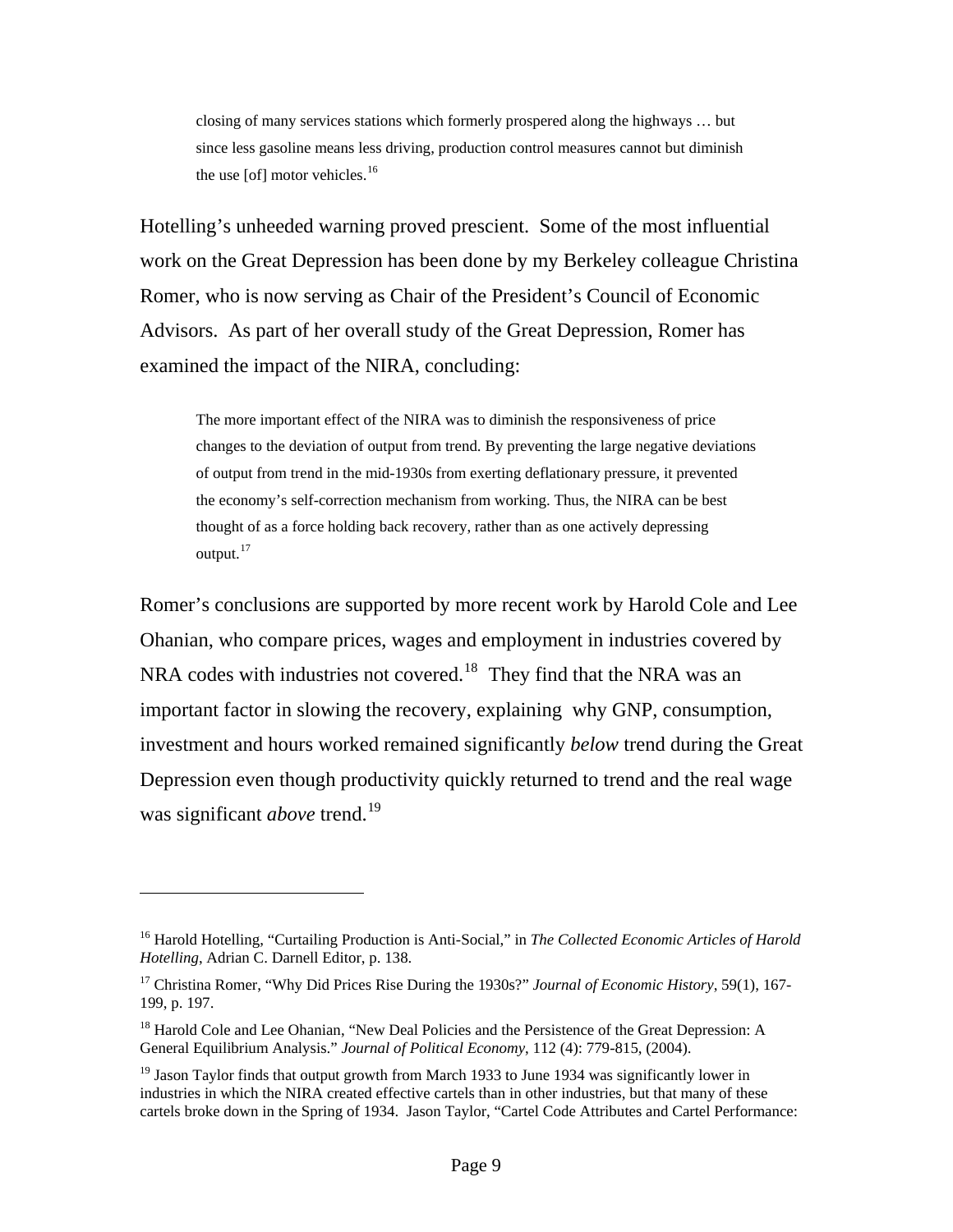At the industry level, the conclusions of the National Recovery Review Board, created in response to widespread complaints about price fixing and collusion under the NRA, could not be clearer:

Our investigations have shown that in the instances mentioned the codes do not only permit but foster monopolistic practices and nothing has been done to remove or even to restrain them. If monopolistic business combinations in this country could have anything ordered to their wish, they could not order any thing better than to have the antitrust laws suspended. $20$ 

The NIRA was challenged on several grounds and found to be an unconstitutional delegation of legislative power.<sup>[21](#page-9-1)</sup> Between the Supreme Court's ruling that the NIRA unconstitutional, the passage of the National Labor Relations act, and a growing realization that the cartels sponsored by the NRA were causing significant harm and extending the economic downturn, Roosevelt, by the beginning of his second term, reconsidered his opposition to a strong competition policy.[22](#page-9-2) The clearest indication of this change was his appointment in 1938 of Thurman Arnold to lead the Antitrust Division.

Thurman Arnold quickly made his views known, stating: "If, through the application of the Antitrust Laws …, we can restore price competition, we will have gone a long way toward solving one of the major problems of the recession."<sup>[23](#page-9-3)</sup> Under Arnold, the Antitrust Division opened a large number of

An Industry Level Analysis of the National Industrial Recovery Act," *Journal of Law and Economics*, 50, 597-624, (2007). See also Jason Taylor, "The Output Effects of Government Sponsored Cartels During the New Deal," *Journal of Industrial Economics*, 50, 1-10, (2002).

<span id="page-9-0"></span> $20$  National Recovery Review Board 1935, 3d report, pp. 34–37, as cited by Cole and Ohanian, p. 792-93, who also note studies done by the FTC finding limited competition in a number of manufacturing industries, including automobiles, chemicals, aluminum, and glass, and report that the NRRB also found evidence of monopoly in wholesale and retail trade.

<span id="page-9-1"></span><sup>21</sup> *A.L.A. Schechter Poultry Corp. v. United States* 295 U.S. 495 (1935).

<span id="page-9-2"></span> $22$  Ellis Hawley, (1966), op. cit. at pp. 72–90.

<span id="page-9-3"></span> $^{23}$  As quoted in Halley, op. cit., p. 411.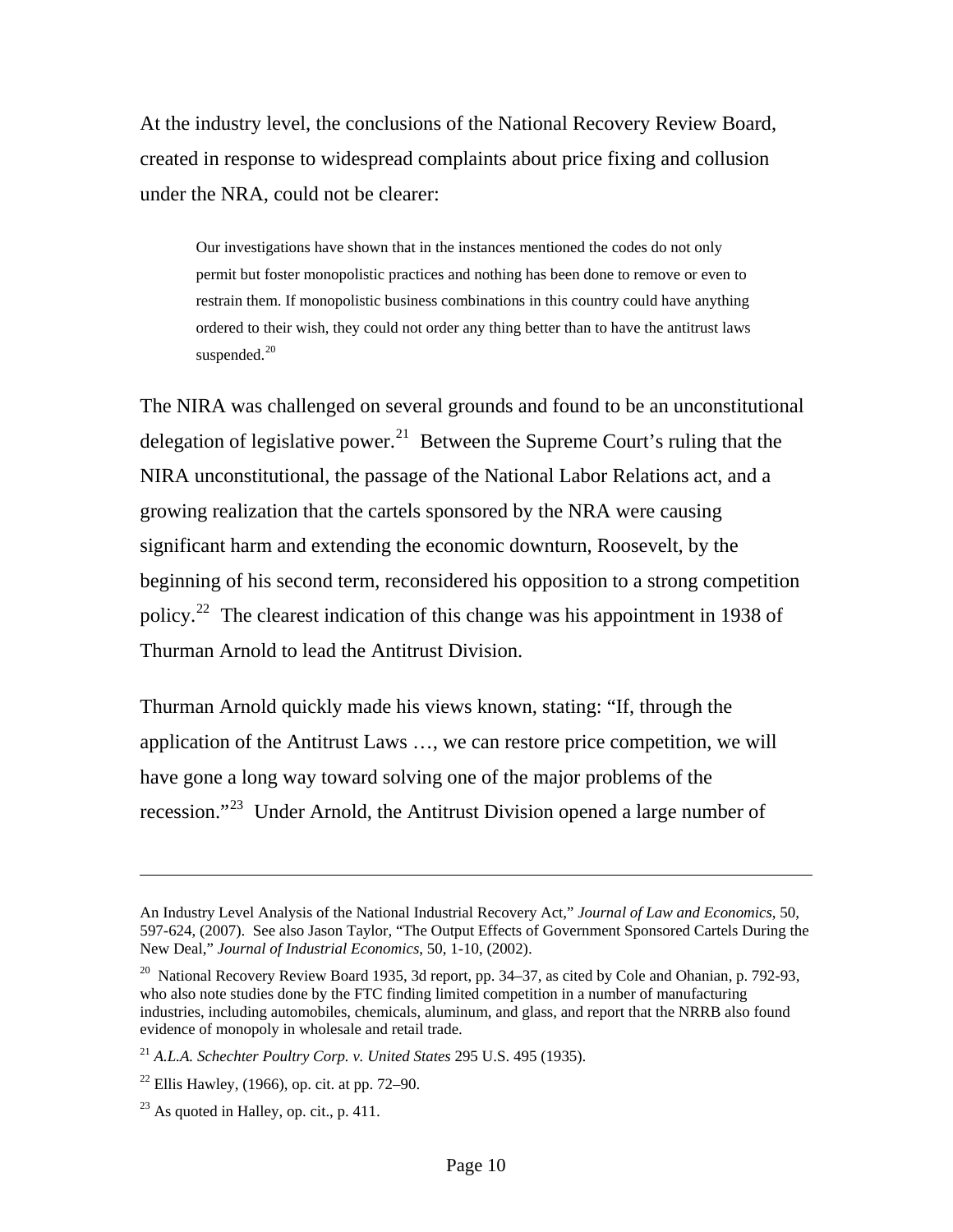investigations and brought a large number of cases. The number of antitrust cases initiated by the Antitrust Division jumped to 48 during the 1937 to 1939 time period; only 15 cases were filed in the previous three-year time period. The Division filed 182 cases during the 1940 to 1942 time period, approximately 70% of which were criminal cases. $24$ 

The primary lesson to be drawn from this experience is that keeping markets competitive is no less important during times of economic hardship than during normal economic times.<sup>[25](#page-10-1)</sup> Fortunately, this is a lesson that President Franklin Roosevelt also appears to have drawn, albeit belatedly. The actions of the Roosevelt administration, and subsequent research by historians and economists, support the conclusion that the expansion in output resulting from competition is part of the *solution* to tough economic times, not one of the causes of economic downturns. Put differently, restriction of output at the industry level, which is the hallmark of a cartel as well as the consequence of the artificial shortage associated with monopoly prices, exacerbates the fundamental economic problem in a recession, namely that production in the overall economy is well below capacity.

These lessons regarding *microeconomic* policies operating at the industry level should not be confused with lessons regarding *macroeconomic* policies, namely fiscal and monetary policy. The microeconomic lesson from the NRA experience is that competitive markets are superior to monopolized or cartelized markets for economic growth and recovery. The high-level macroeconomic lesson from the Great Depression was that of Keynes: facing a sharp economic downturn, the

<span id="page-10-0"></span><sup>24</sup> Richard Posner, "A Statistical Study of Antitrust Enforcement." *The Journal of Law and Economics*, 13(2): 365-419 (1970). See Table 1 and 15, page 366.

<span id="page-10-1"></span> $25$  Reduced competition not only leads to higher prices and lower output in the short run, which inhibits economic recovery. It also dampens the incentive to innovate, thus harming longer-term economic growth as well.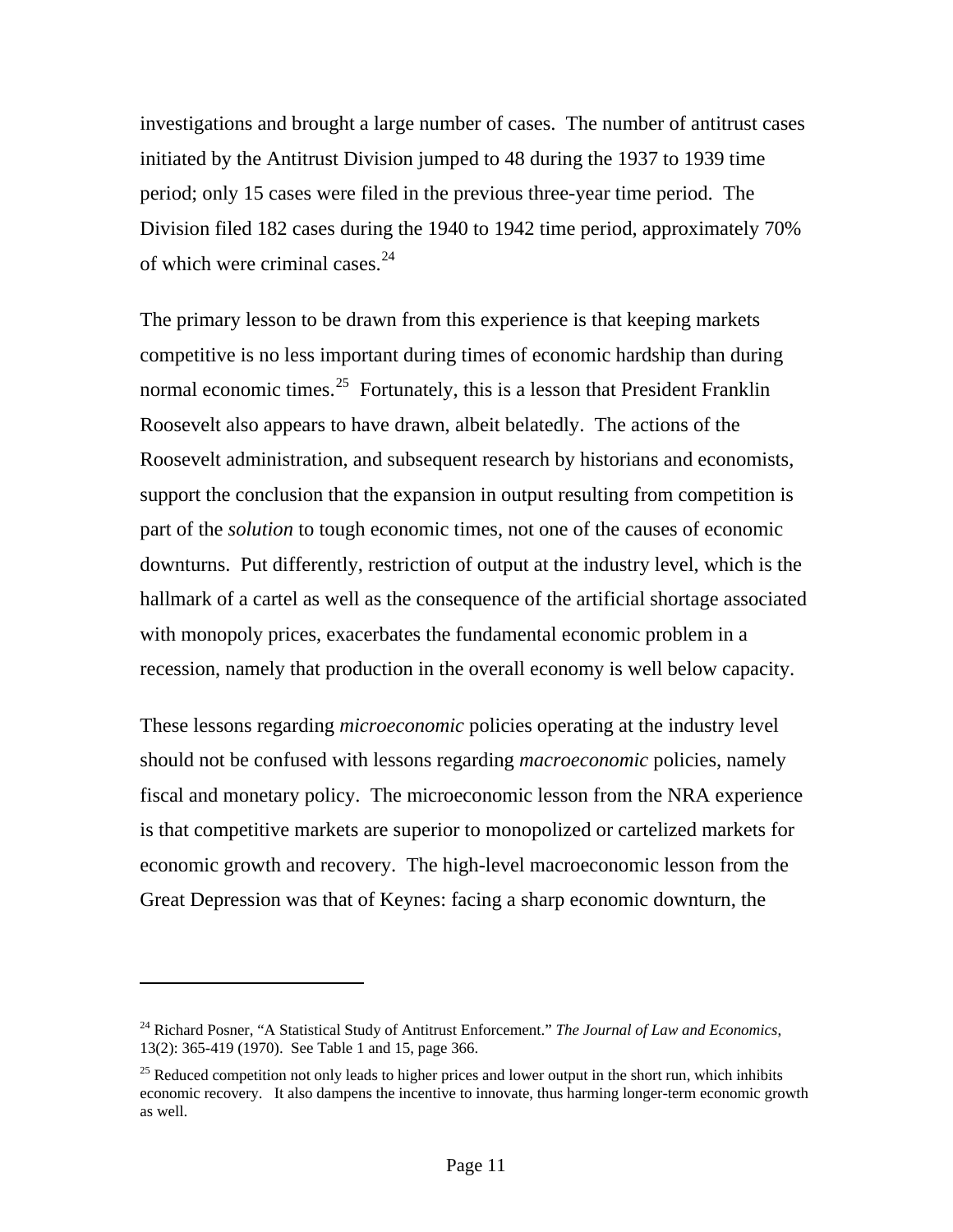government needs to increase spending, i.e., engage in expansionary fiscal policy, to increase aggregate demand.<sup>[26](#page-11-0)</sup>

# **3. Economic Analysis of Distressed Industries and Companies**

# *A. General Principles*

 $\overline{a}$ 

While there is no theoretical or empirical basis for departing from the basic principles of competition policy during general economic downturns, financial distress at the industry or company level is certainly *relevant* to antitrust analysis. This point should not be controversial; it is merely an application of the general principle that antitrust enforcement should take account of real-world economic conditions. I now explain, in broad terms, how we at the Antitrust Division will account for economic weakness at the industry and company level as we enforce the antitrust laws. Overall macroeconomic conditions are relevant only inasmuch as they affect current and expected future conditions at the industry or company levels.

First and foremost, I must stress that the same basic principles of antitrust economics apply during a recession as apply during an economic expansion. Stating this proposition reminds me of delivering a similar message before, during, and after the dot-com boom and crash: the same basic principles of economics apply to high-tech industries, and to the information economy, as to all other industries.<sup>[27](#page-11-1)</sup> It also reminds me of a central principle articulated in  $\S 2.1$  of the

<span id="page-11-0"></span> $26$  For a short, accessible discussion that can serve as an entrée to the huge literature on the causes of the Great Depression, see Christina Romer, "The Nation in Depression," *Journal of Economic Perspectives*, 7(2), 19-39 (1993).

<span id="page-11-1"></span><sup>27</sup> Indeed, this was the basic theme of my book with Hal Varian, *Information Rules: A Strategic Guide to the Network Economy*, Harvard Business School Publishing, 1999. "Technology changes. Economic laws do not."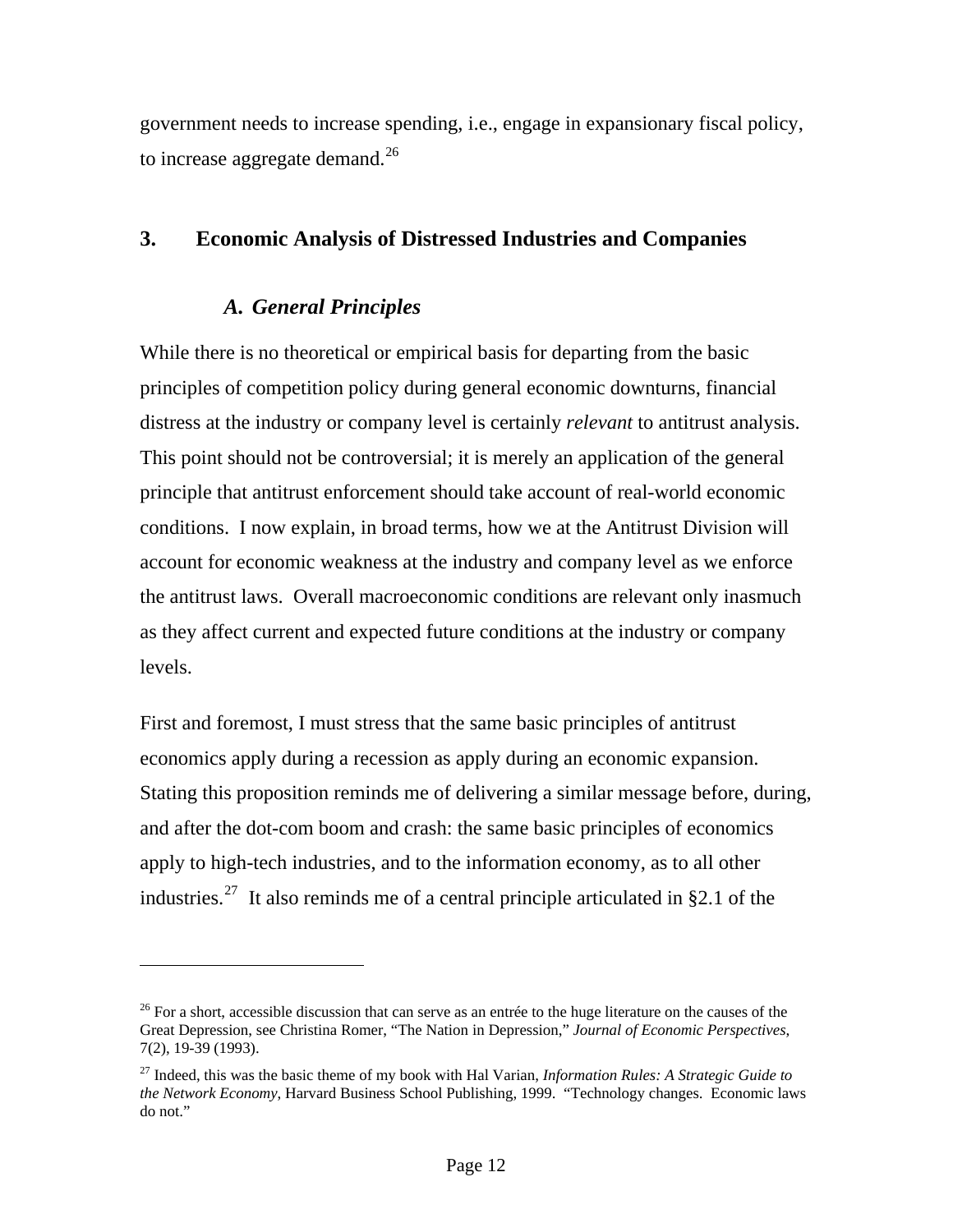*Antitrust Guidelines for the Licensing of Intellectual Property* issued by the DOJ and FTC in 1995: "The Agencies apply the same general antitrust principles to conduct involving intellectual property that they apply to conduct involving any other form of tangible or intangible property." Are these principles boring to those looking for the latest fad? Perhaps. But nevertheless correct. Basic economics does not change during a recession, any more than it changes with the advent of new technologies. Nor do the ultimate goals of the antitrust laws – protecting competition and consumers – change during an economic downturn.

Next, it is worth bearing in mind that antitrust cases involving distressed industries and companies arise during economic expansions as well as during economic downturns. Even in good times, some firms make financial mistakes, operate in shrinking markets (due to technological advances or changing tastes), suffer losses, and file for bankruptcy. During the 2000-2008 time period, about 35,000 firms filed for bankruptcy each year.<sup>[28](#page-12-0)</sup>

Naturally, more industries and firms are distressed during a recession than during boom times. The number of bankruptcies rose from about 26,000 in 2007 to about 39,000 in 2008, a 50% increase.<sup>[29](#page-12-1)</sup> Inevitably, there are more antitrust cases involving firms in financial distress during hard times than during good times. Plus, to the extent the current downturn is expected to persist, unfavorable projections for future industry conditions are relevant to the forward-looking analysis needed in antitrust cases. The bottom line: since antitrust analysis takes place at the industry and company level, while antitrust authorities are likely to see

<span id="page-12-0"></span><sup>&</sup>lt;sup>28</sup> See [http://www.uscourts.gov/Press\\_Releases/2008/bankrupt\\_f2table\\_sep2008.xls](http://www.uscourts.gov/Press_Releases/2008/bankrupt_f2table_sep2008.xls) and [http://www.uscourts.gov/bnkrpctystats/sept2007/f2table.xls.](http://www.uscourts.gov/bnkrpctystats/sept2007/f2table.xls) These data include bankruptcies leading to liquidations and well as reorganizations. During the 2000-2008 time period, about 62% of all bankruptcies were liquidations under Chapter 7.

<span id="page-12-1"></span> $29$  Even so, it is worth noting that the 2008 figure of 38,000 is equal to the average during 1999-2004, and far lower than *any* annual figure during the 1988-1998 time period. This reflects a secular decline in the number of bankruptcies. The average number of bankruptcies during the 1990s was about 57,000 per year.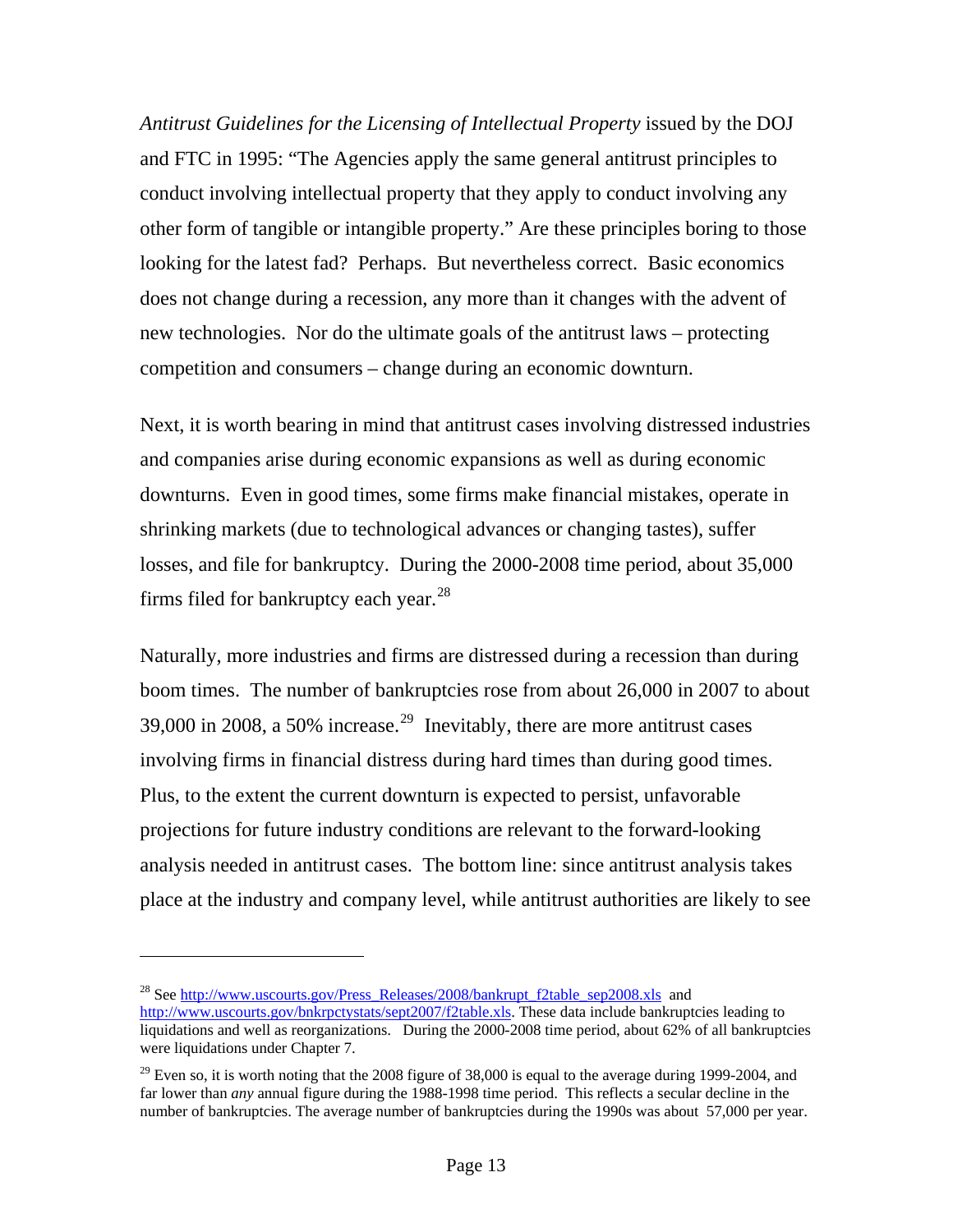more cases involving financially troubled firms during a recession than in better times, the issues raised are not unique to a recession and do not require special rules for financial distress arising during a recession.

#### *B. Transitory Distress vs. Longer-Term Decline*

When performing antitrust analysis in a distressed industry, it is important to distinguish between a declining industry and one "merely" facing a cyclical downturn. To illustrate, revenues in the newspaper industry have been declining for some time, in large part due to changes in technology. The current recession no doubt has accelerated this decline. However even before the recession began, the newspaper industry was in the process of making some painful adjustments, with newspapers looking at creative ways to grow their revenues and cut their costs through collaboration and the use of creative business models.

Another major industry that has been in trouble of late is the U.S. automobile industry. In this case, while there has been no long-term decline in the demand for cars, U.S. manufacturers have increasingly faced pressure from foreign rivals. And the recent sharp downturn in demand for automobiles has vividly exposed pre-existing weaknesses, especially at Chrysler and General Motors. Traditional antitrust principles are fully capable of accounting for foreign competition. And the recent cyclical decline in the demand for automobiles provides no reason to depart from those principles.

The U.S. airline industry presents yet another variation: while the airline industry is hurting from the current recession, as it did after the attacks of September 11, 2001, it is not facing a long-term decline in demand. The overall trend in passenger-miles is upward. The distinction between secular decline and cyclical decline is important in antitrust because so much antitrust analysis, especially merger analysis, is forward looking.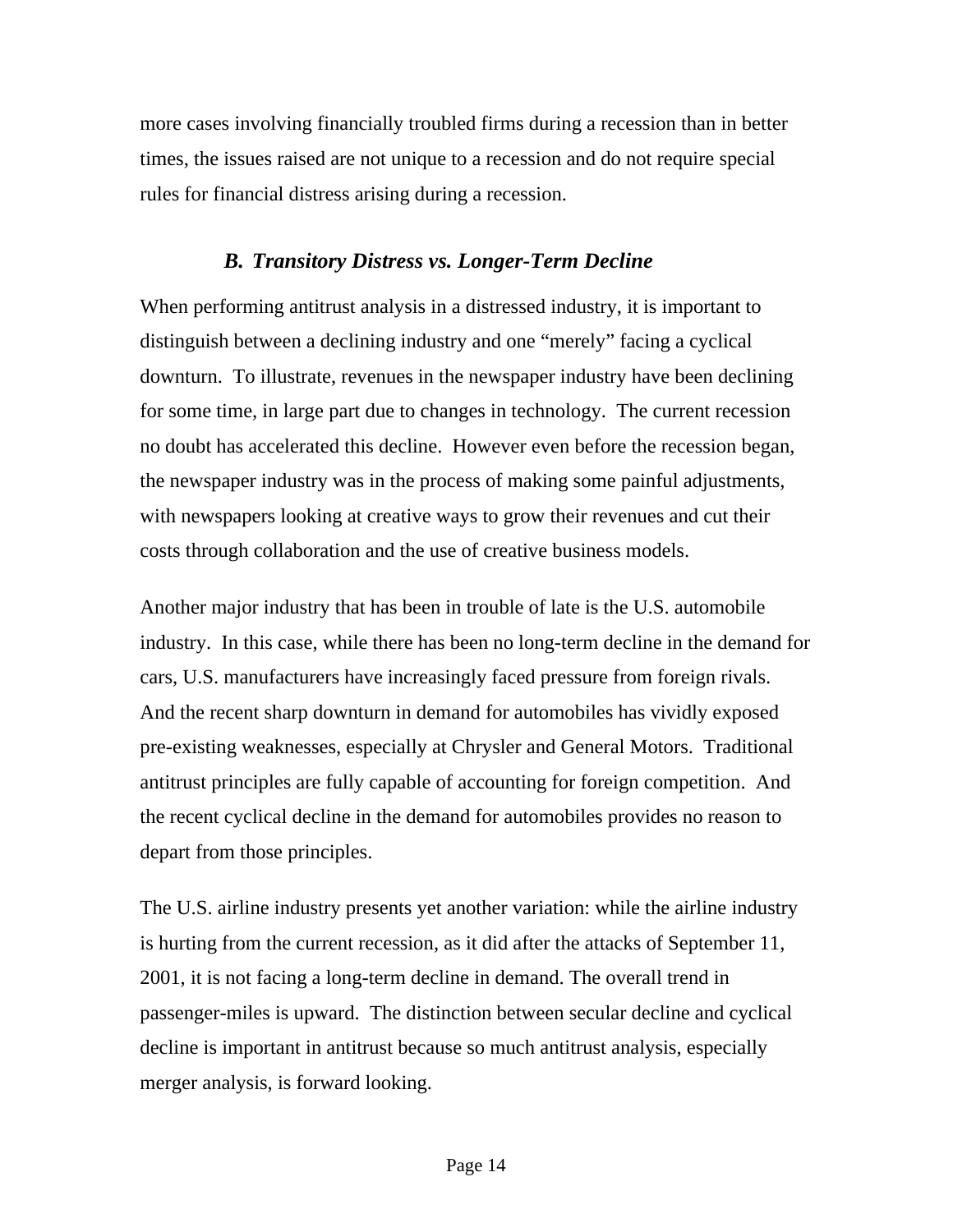#### *C. Financial Distress vs. Underlying Lack of Competitiveness*

Turning to the individual firm level, one must distinguish between a firm "merely" facing financial distress and a firm whose fundamental ability to compete effectively in the future is in doubt. The classic case of the former is a firm that has important, valuable assets that should allow it to be an efficient competitor, yet is having difficulty meeting its financial obligations. Perhaps this firm took on too much debt when times were better, either related to an acquisition or to fund an overly aggressive growth strategy. Such a firm may well need to engage in a financial restructuring, and perhaps even file for bankruptcy under Chapter 11. Such a firm may need to enlist new management to set and execute a new strategy. But there are, as a general matter, good economic reasons to expect firms with valuable, industry-specific assets to emerge from their current financial difficulties as effective competitors. Reorganization through bankruptcy does not mean the removal of a competitor from the market. Hopefully, these propositions are not controversial. From my perspective, they reflect and dovetail nicely with the asset-based view of the firm from the field of business strategy.

#### *D. Immediate Impact vs. Long-Term Industry Structure*

We also should bear in mind that financial crises and recessions do end. Wise public policy involves looking ahead to the conditions likely to be present in any industry in the medium- and long-term, and not focus exclusively on short-term conditions or effects. This is especially true regarding mergers, which can permanently eliminate competitors in concentrated markets. Recessions are temporary, but mergers are forever.

#### *E. The Financial Sector*

The financial industry has experienced a massive failure of regulation that only recently became apparent. As noted above, the problems arising in the financial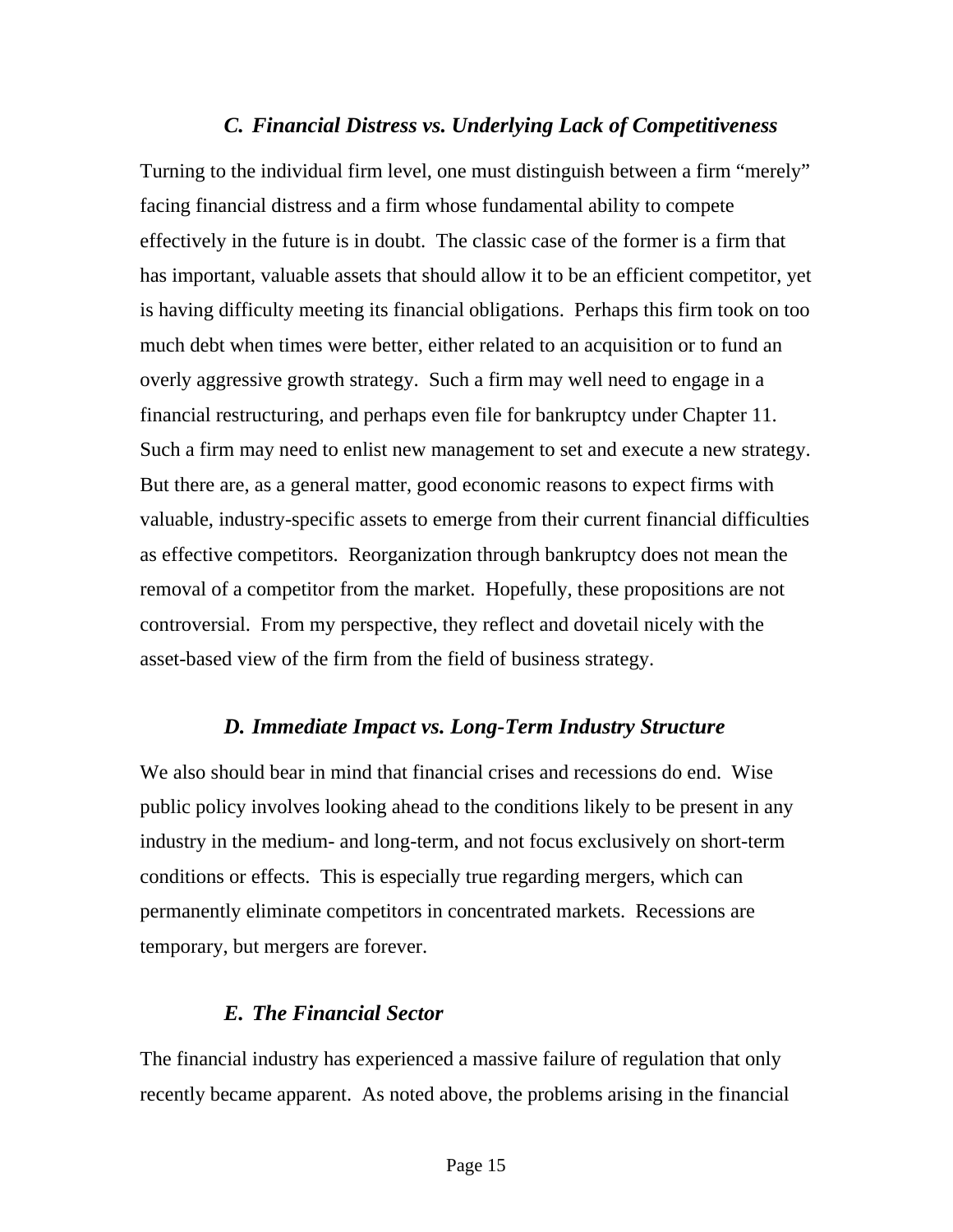sector, which have spread to the rest of the economy, provide no basis for departing from long-standing principles of competition policy. Properly regulated, competitive markets are still the best way to organize most economic activity and achieve economic growth. Including in the financial sector itself. If anything, the recent dramatic problems in the financial sector, and especially the dreaded concept that a financial institution is "too big to fail" and thus will qualify for government support, counsel for tougher antitrust enforcement, especially merger control, in that sector.<sup>[30](#page-15-0)</sup> They also convince me of the value and importance of insuring that competition policy principles are fully respected and included as the government restructures the financial sector and establishes a new set of financial regulations that reflect what we have learned from the recent debacle and are suitable for the global financial markets of the  $21<sup>st</sup>$  century.

#### **4. Implications for Antitrust Enforcement**

 $\overline{a}$ 

Fortunately, antitrust principles are very well established in the U.S., with broad, bipartisan support. Unlike during the Great Depression, we are not hearing calls for widespread abandonment of antitrust, even though the U.S. is experiencing the sharpest downturn in its economy since the 1930s. However, we do see some nibbling around the edges of antitrust.

Some of this nibbling comes in the form of calls for antitrust exemptions. I recently testified on antitrust enforcement in the newspaper industry.<sup>[31](#page-15-1)</sup> Some industry witnesses, noting the very tough economic conditions currently facing

<span id="page-15-1"></span><span id="page-15-0"></span> $30$  Government subsidies or bailouts for firms that are "too big to fail" might even be seen as an "efficiency" associated with a merger that creates a firm that is then "too big to fail." Clearly, structuring a business so it might later qualify for an emergency government bailout does not constitute a true economic efficiency; if anything, the opposite is true.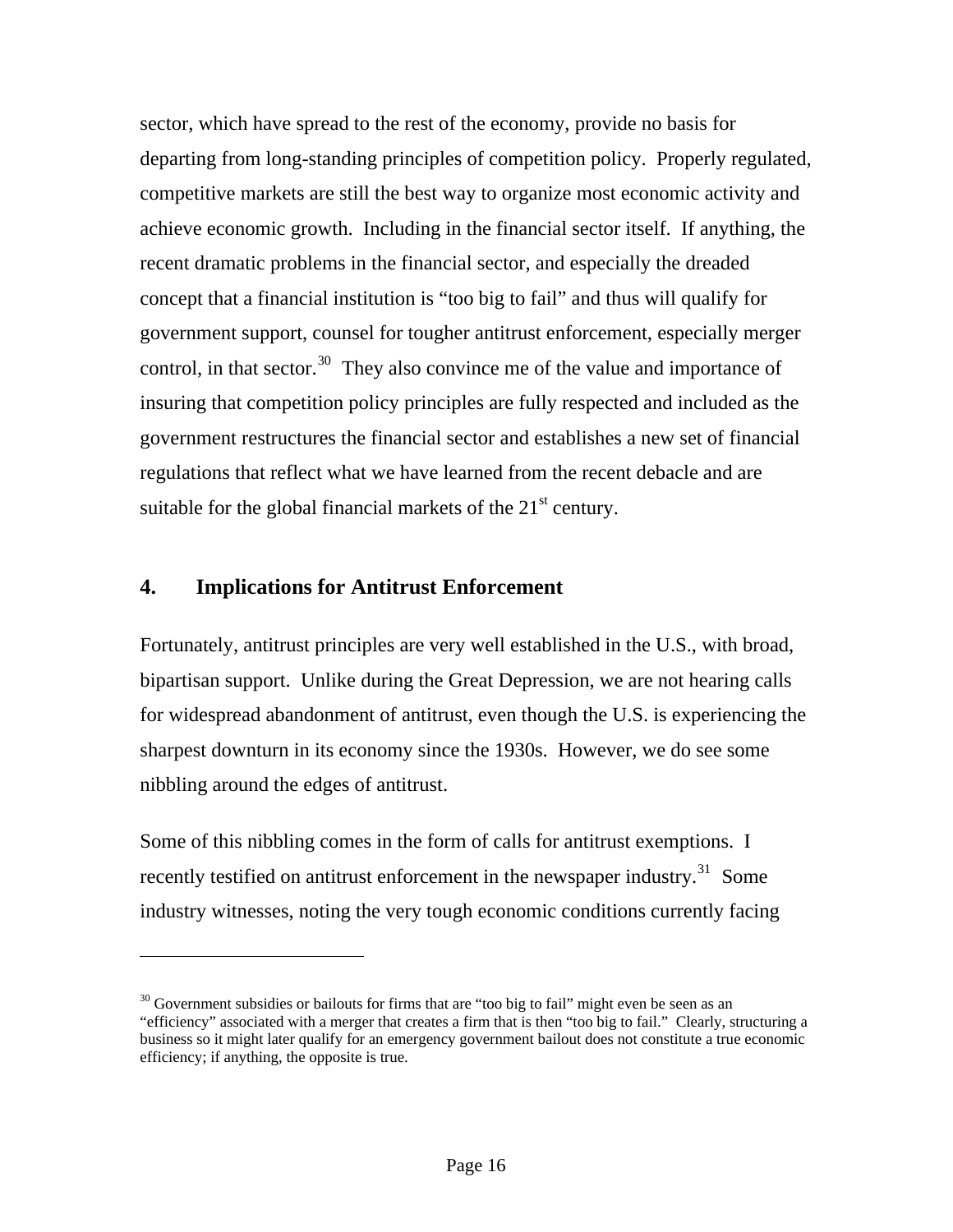many newspapers, were calling for antitrust immunity with regard to mergers and joint ventures. I explained why the Antitrust Division does not support further antitrust immunities for the newspaper industry.<sup>[32](#page-16-0)</sup> I stressed that antitrust law is sufficiently flexible to permit a wide range of business practices and creative business models that newspapers might employ as they seek to develop new sources of revenues and to cut costs to survive. I also noted that the failing firm defense may be applicable in some cases where two competing newspapers seek to merge and have assets that would otherwise exit the industry.

#### *A. Alleviating Financial Stress by Reducing Competition*

More of the nibbling is likely to come as companies assert that their conduct is necessary for their financial stability or ability to survive, even if it might otherwise be seen as anti-competitive. Put bluntly, some companies are sure to ask antitrust enforcers, and the courts, to cut them some slack during tough times. What will be the response to such pleas?

<span id="page-16-0"></span>In broad terms, our answer at the Antitrust Division is that we will continue to apply the tried and true methods of antitrust analysis that have served Americans well for over a century. The Antitrust Division cannot and should not look the other way when faced with practices or proposed combinations that will harm competition and consumers in the long run. Antitrust law, and enforcement of that law by the Antitrust Division, is sufficiently flexible to handle a wide range of industries and economic circumstances, including the present state of the economy. That said, we can give some more specific guidance regarding issues that are likely to come up with increased frequency during a recession.

<sup>&</sup>lt;sup>31</sup> Statement of Carl Shapiro before the Subcommittee on Courts and Competition Policy, Committee on the Judiciary, U.S. House of Representatives, "A New Age for Newspapers: Diversity of Voices, Competition, and the Internet," April 21, 2009, available at [http://www.usdoj.gov/atr/public/testimony/245063.htm.](http://www.usdoj.gov/atr/public/testimony/245063.htm)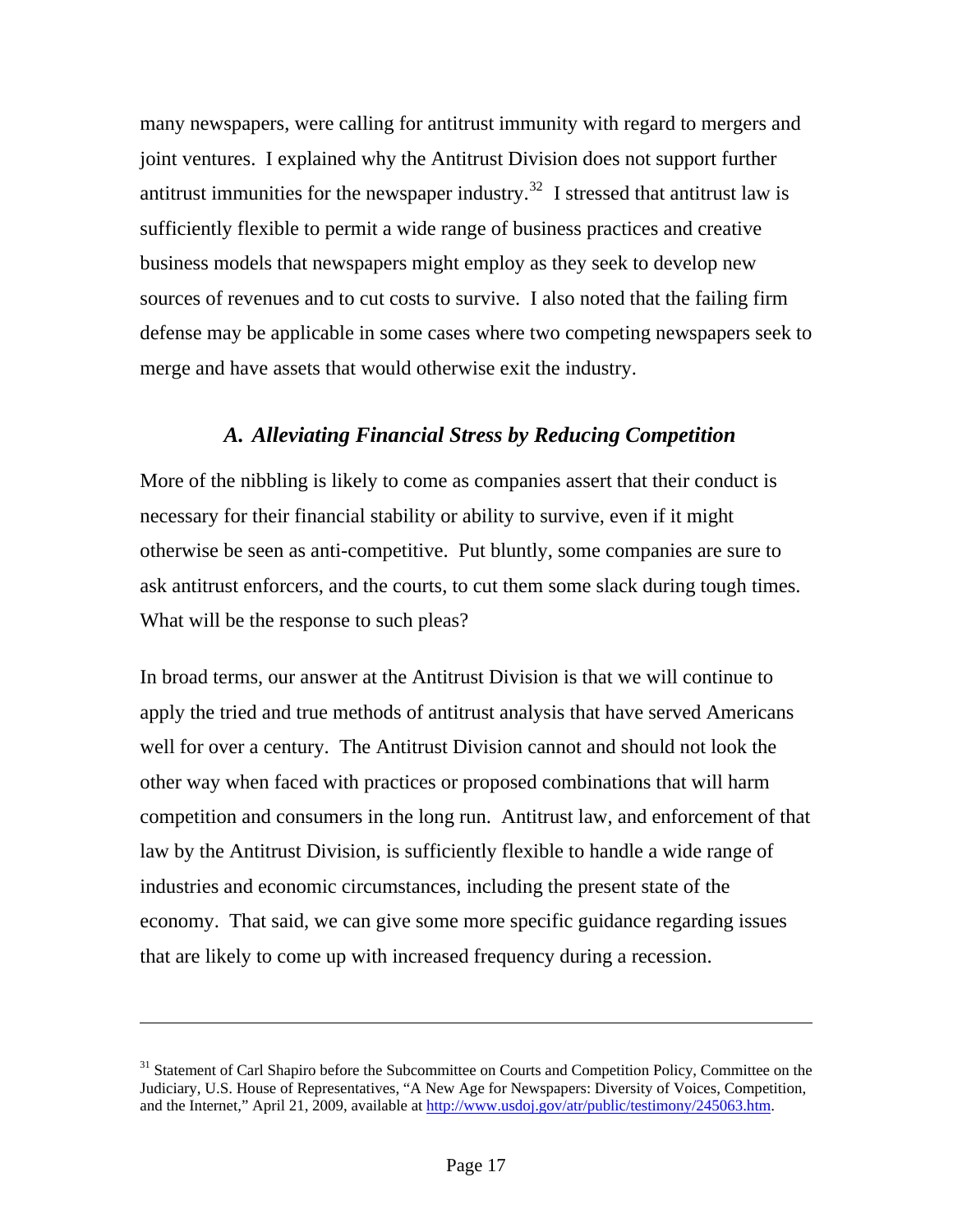The ultimate goal of antitrust law is to protect the competitive process so consumers are well served. The competitive process frequently leads to discounting, a common source of some annoyance to suppliers, especially during tough times. But consumers clearly benefit from vigorous price competition, including the enhanced discounting that tends to arise in industries with excess capacity. This principle remains generally valid even if that price competition puts some suppliers under increased financial stress. Indeed, the norm in a wellfunctioning market economy is for competition to put some suppliers under financial stress. "Antitrust law also does not protect the survival of firms for their own sake; as often stated, it seeks to protect competition, not competitors."<sup>[33](#page-17-0)</sup>

One of the virtues of the competitive process is that it weeds out inefficient firms, or firms that fail to adjust to changing tastes or technology, and rewards firms that are most effective at serving consumers. As pointed out by John Fingleton, the CEO of the U.K. Office of Fair Trading, the evolutionary process, whereby some firms survive and others fail, can be especially intense, and especially valuable, during tough economic times.<sup>[34](#page-17-1)</sup> But these are exactly the times when suppliers may be most likely to seek some relaxation of the antitrust laws and most tempted to collude. $35$ 

 $32$  The newspaper industry has limited antitrust immunity under the Newspaper Preservation Act of 1970.

<span id="page-17-0"></span><sup>33</sup> *Brown Shoe Co. v. United States*, 370 U.S. 294, 320 (1962).

<span id="page-17-1"></span><sup>&</sup>lt;sup>34</sup> "A recession can facilitate strong growth in long term productivity. Unlike a boom, when inefficient players may survive and even grow, an economic downturn will tend to drive out the less efficient market players. This process of creative destruction leaves a stronger and more efficient supply base, thus driving innovation and productivity growth in the next period of expansion. This is a reason why competition agencies should apply a rigorous failing-firm 'defence,' especially in a downturn." John Fingleton, CEO, Office of Fair Trading, "Competition Policy in Troubled Times," January 20, 2009, available at [http://www.oft.gov.uk/shared\\_oft/speeches/2009/spe0109.pdf](http://www.oft.gov.uk/shared_oft/speeches/2009/spe0109.pdf).

<span id="page-17-2"></span> $35$  Economic theory does not give a clear prediction regarding how incentives to collude vary with the business cycle. See, for example, Kyle Bagwell and Robert Staiger, "Collusion over the Business Cycle," *Rand Journal of Economics*, 28(1), 82-106 (1997) and the references cited therein. The empirical literature is likewise ambiguous on how cartel activity varies over the business cycle, in part because not all cartel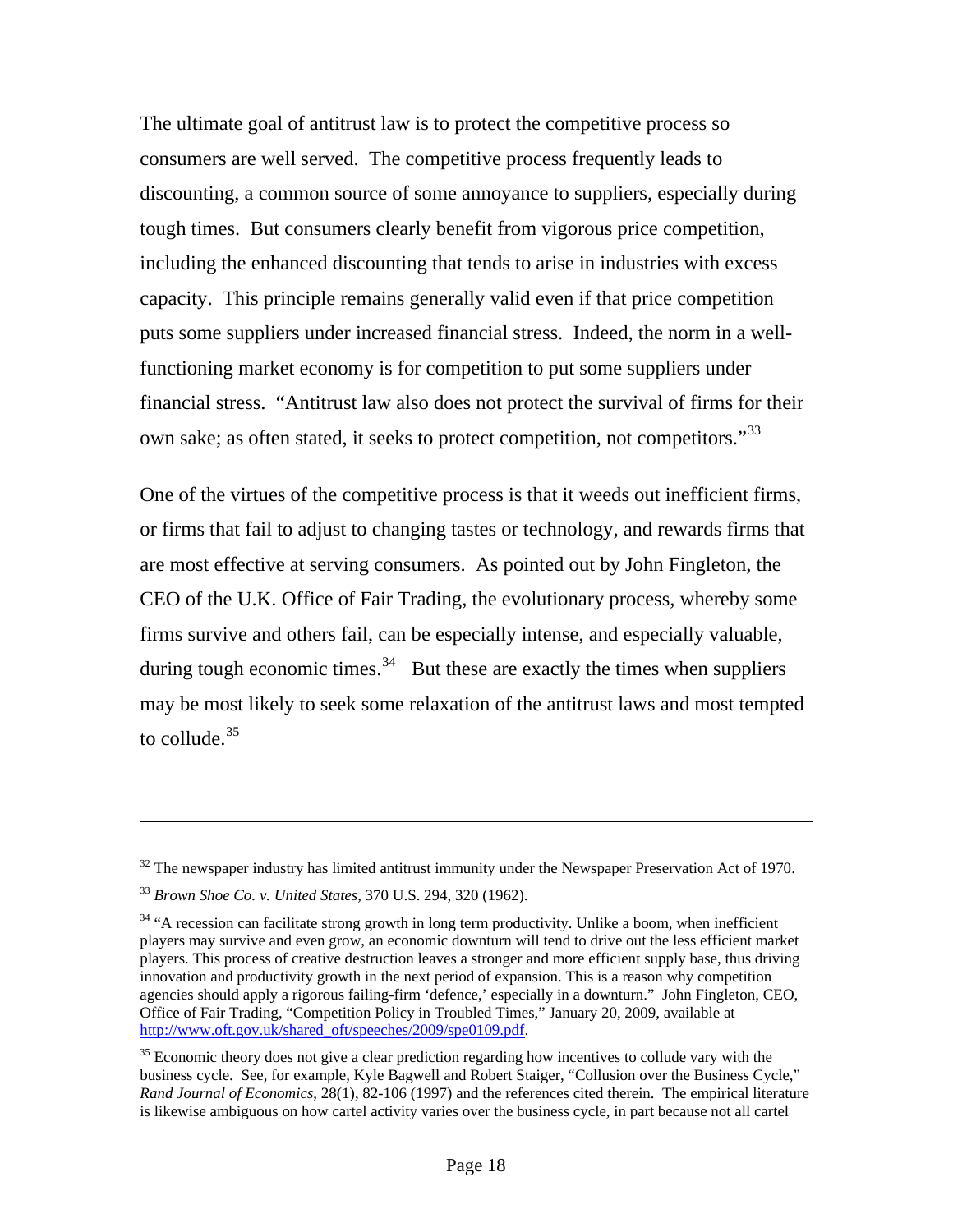Financial distress, in and of itself, is not an antitrust defense. As we enforce the antitrust laws, we will consistently protect the interests of consumers. Anyone who seeks to limit competition and pleads financial distress as a justification must make a convincing case that *consumers* will not be harmed by the proposed limitation on competition. The mere assertion that continued competition will leave the suppliers weakened and thus less effective competitors in the future is unlikely to meet this burden. For example, a showing that ongoing competition will reduce profits and thereby lead to a higher cost of capital for the merged entity will not be sufficient to show that competition harms consumers.<sup>[36](#page-18-0)</sup>

#### *B. "Ruinous Competition"*

 $\overline{a}$ 

During an economic downtown, some industries will inevitably have substantial excess capacity. Under these circumstances, the prices resulting from competition may fail to provide many of the suppliers in the industry with a normal, riskadjusted rate of return on capital. This may be true even for firms that are relatively efficient and have done a good job anticipating the needs of customers. The risk that a general economic downturn will reduce the rate of return on invested capital is, of course, but one of the many risks associated with business investments. Indeed, in many industries it is normal and expected that firms will experience some periods during which the risk-adjusted rate of return on capital is above normal, and other periods when it is below normal. Sound competition policy should not allow firms to restrict competition to avoid downside risks in

activity is detected, so measuring cartel enforcement activities is not the same as measuring cartel activity. Nonetheless, a good argument can be made that suppliers will be especially tempted to collude when they are facing tough times and have substantial excess capacity.

<span id="page-18-0"></span> $36$  More specifically, consider a claim that a proposed merger between close competitors will benefit consumers by reducing competition, thereby elevating profits and reducing the merged firm's cost of capital. Under the Horizontal Merger Guidelines, §4, this would not appear to be a cognizable efficiency, since it results from a loss in competition. "*Cognizable efficiencies* are merger-specific efficiencies that have been verified and do not arise from anticompetitive reductions in output or service."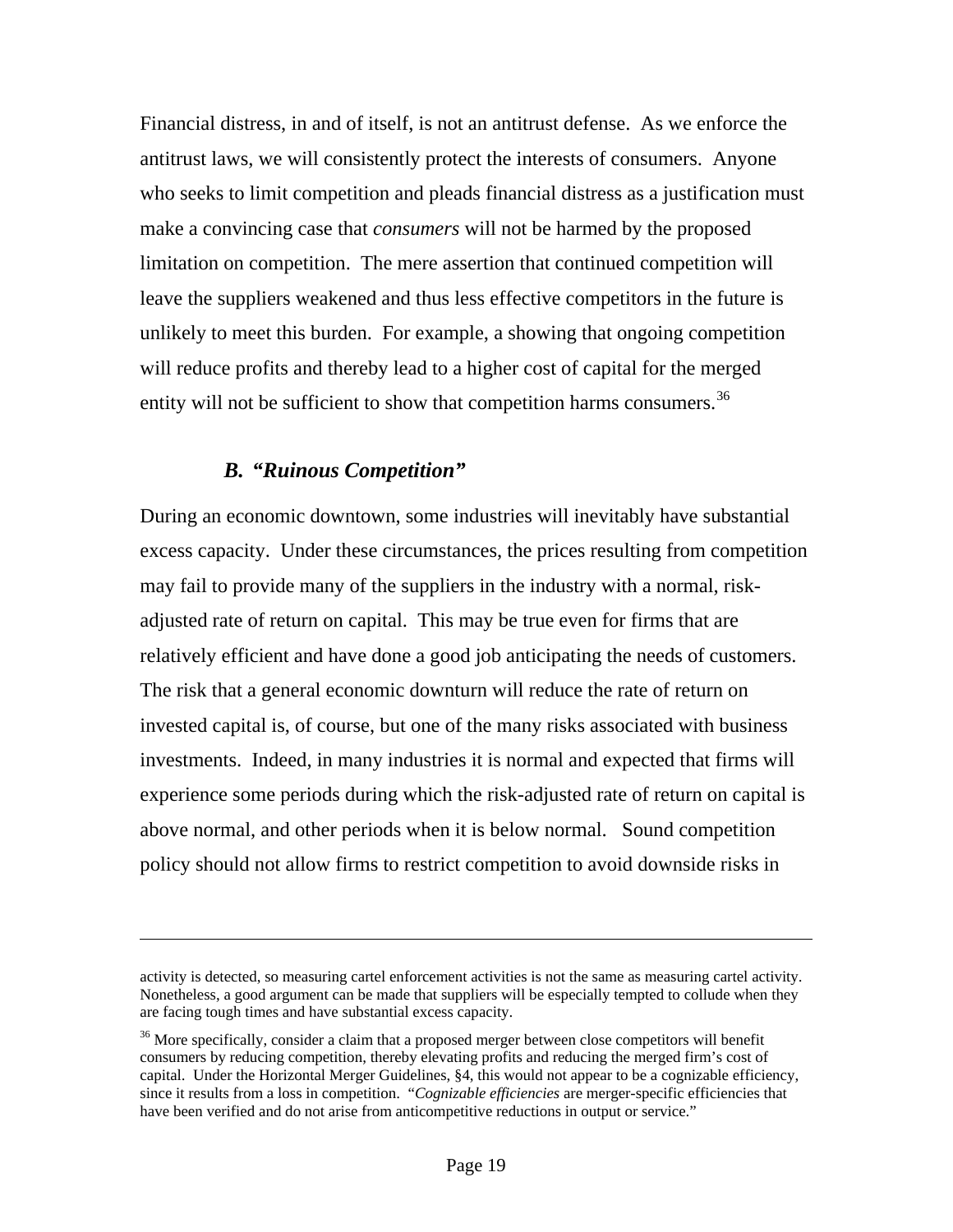their rate of return, any more than sound competition policy should intervene to deprive successful firms of their upside returns when times are good. $37$ 

These days, it is unlikely that well-counseled firms will explicitly argue that they need to be saved from "ruinous" or "cutthroat" competition. But, under one name or another, this idea is likely to resurface. For example, two merging firms may well argue that ongoing competition will leave them with insufficient profits to make valuable and necessary investments to serve consumers. This is effectively a version of the "ruinous competition" argument that should be treated skeptically.

#### *C. The Failing Firm Defense*

 $\overline{a}$ 

A recession causes more firms to experience financial distress. There are likely to be more bankruptcies in 2009 than in recent years when the economy was stronger. Some firms may otherwise be viable but have made financial mistakes that combined with the recession have driven them into bankruptcy. Others will limp along until the economy recovers. All in all, it seems reasonable to expect that there will be an increasing number of mergers and acquisitions in the months ahead involving weak or failing firms or divisions. There may also be an element of opportunism at work, as some firms attempt to use the current economic conditions as a pretext to secure approval of what would otherwise be judged an anticompetitive merger.

While I am always open to new evidence and new arguments, and while judgment certainly must be exercised in cases involving weak or failing firms, so far I have seen no evidence, and heard no arguments, that would lead me to conclude that the current circumstances require a fundamentally different test than has been applied

<span id="page-19-0"></span> $37$  Again, one can hope the lesson was learned during the Great Depression. On this point, one need look no further than the Supreme Court's unfortunate ruling in *Appalachian Coals v. United States*, 288 U.S. 344 (1933).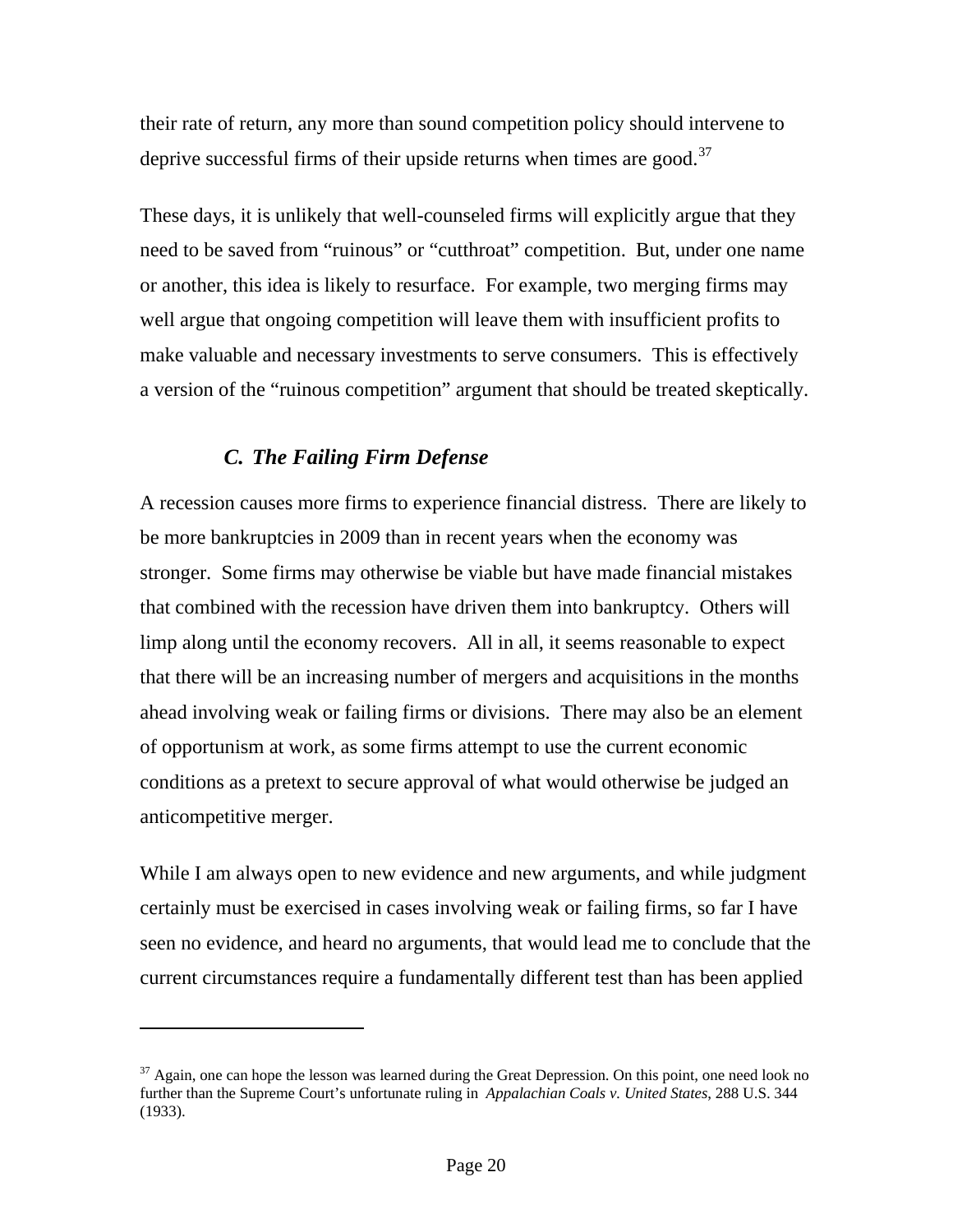in the past to failing firms and divisions, as outlined in Section 5 of the Horizontal Merger Guidelines.<sup>[38](#page-20-0)</sup> If a merger involving a failing firm or division really will benefit consumers by generating cognizable efficiencies, that merger will meet the stringent standards of the failing firm test in the Guidelines.<sup>[39](#page-20-1)</sup>

Importantly, the failing firm defense automatically incorporates the possibility that the merger will generate cognizable efficiencies. The key point is that there would be no good economic reason for a successful firm to pay a premium to buy a truly failing rival in the absence of any such efficiencies: acquiring the failing rival would not protect the successful firm from competition, since (by definition) the failing firm's assets would otherwise leave the market. So it must be some synergy that makes the failing firm's assets especially valuable to the acquiring firm. These arguments apply regardless of whether the overall economy is in recession or not.

The fact that a firm has been losing money does not mean that it is a "failing firm" in an antitrust sense. To begin with, accounting loses do not necessarily correspond to true economic losses from ongoing operations, especially for firms that have taken on substantial debt. Beyond that, the requirements of the failing firm defense are designed to identify those limited circumstances in which the firm's assets would exit the market but for the proposed acquisition. If the firm owns important assets whose value is greatest in their current use, these assets are unlikely to exit the market, even if the firm cannot meet its financial obligations in the near future. One signal of this situation is that investors place greater value on

<span id="page-20-0"></span><sup>38</sup> See *Citizen Publishing Co. v. United States*, 394 U.S. 131 (1969).

<span id="page-20-1"></span> $39$  For a recent discussion of the economic rationale for the failing firm defense, and how it incorporates efficiencies, see Ken Heyer and Sheldon Kimmel, "Merger Review of Firms in Financial Distress," Economic Analysis Group Discussion Paper , March 2009, available at [http://www.usdoj.gov/atr/public/eag/244098.pdf.](http://www.usdoj.gov/atr/public/eag/244098.pdf)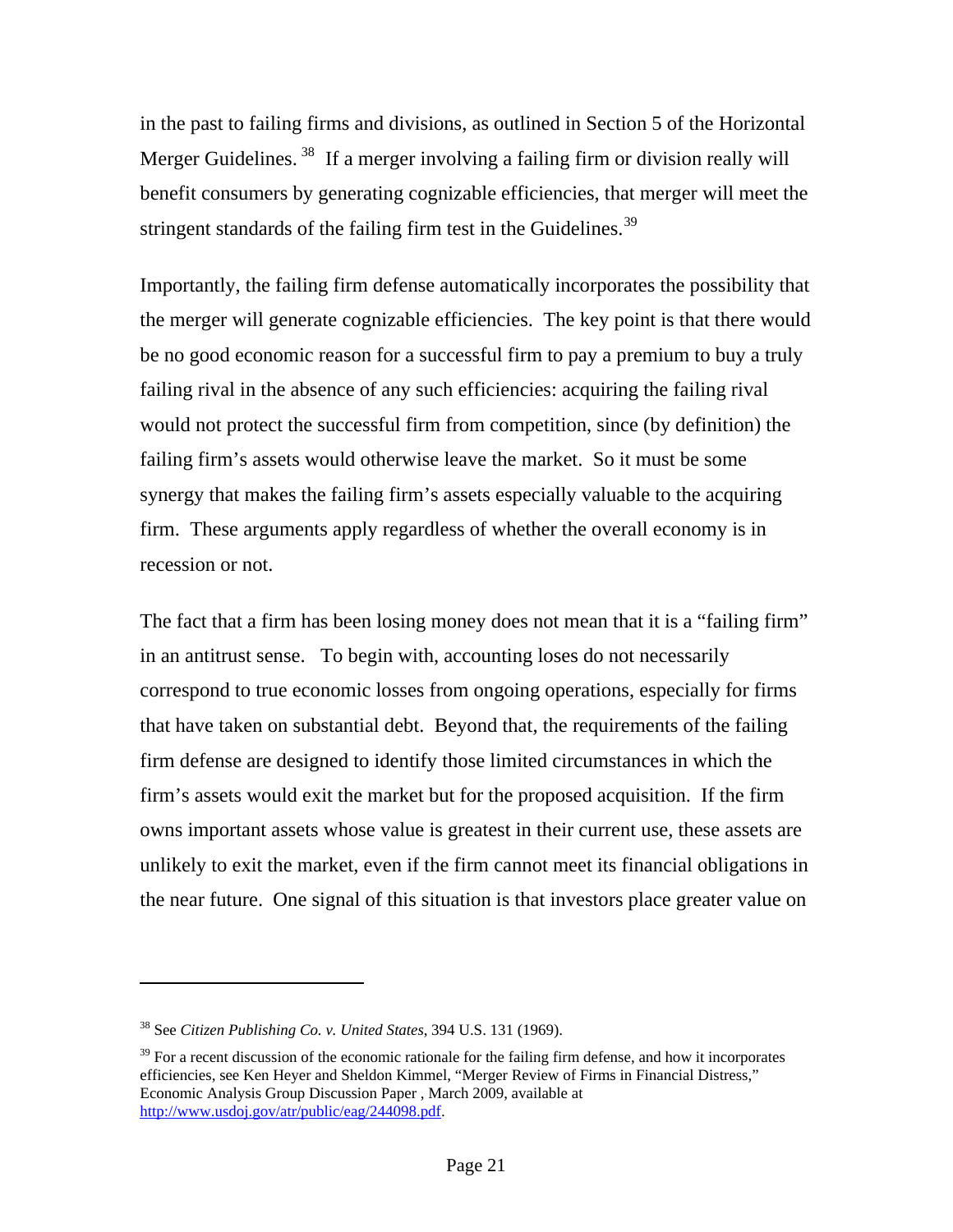the firm or division as an ongoing concern than in liquidation. Other evidence regarding the value of incumbency is also relevant to this inquiry.

One can also ask whether some mergers may be pro-competitive, even if the acquired firm does not meet the failing firm test, because the acquired firm is financially weak. This is sometimes called the "flailing firm" defense. In principle, of course, there can be efficiencies when one firm acquires its financially weak rival. However, following Section 4 of the Horizontal Merger Guidelines, to invoke an efficiency defense, the merging parties would have to establish that these efficiencies are large enough so that consumers are not harmed by the loss of competition resulting from the merger. While it is possible that a merger will generate efficiency by improving the acquired firm's access to capital, this is a very delicate argument, for several reasons: the acquired firm may soon have improved access to capital as the economy improves; the acquired firm may be able to gain improved access to capital through other means, in which case the claimed efficiency would not be merger-specific; the merged entity may well have less *incentive* to make investments, due to diminished competition, even if its cost of capital is lower than the financially weak firm; the acquiring firm's cost of capital may go up as lenders look at the overall credit risk of the merged entity; and, if access to capital is generally restricted, even for projects with an abovenormal rate of return, entry to provide competitive discipline may be difficult. In any event, these are some of the factual considerations that could come into play in a given merger investigation.

# *D. Exclusionary Conduct*

As noted above, a recession can be especially tough on firms that are already weak in some respect, e.g., because they have higher costs than their rivals or a weaker balance sheet going into the recession. Likewise, a recession can be especially tough on smaller firms that are struggling to survive and compete against larger,